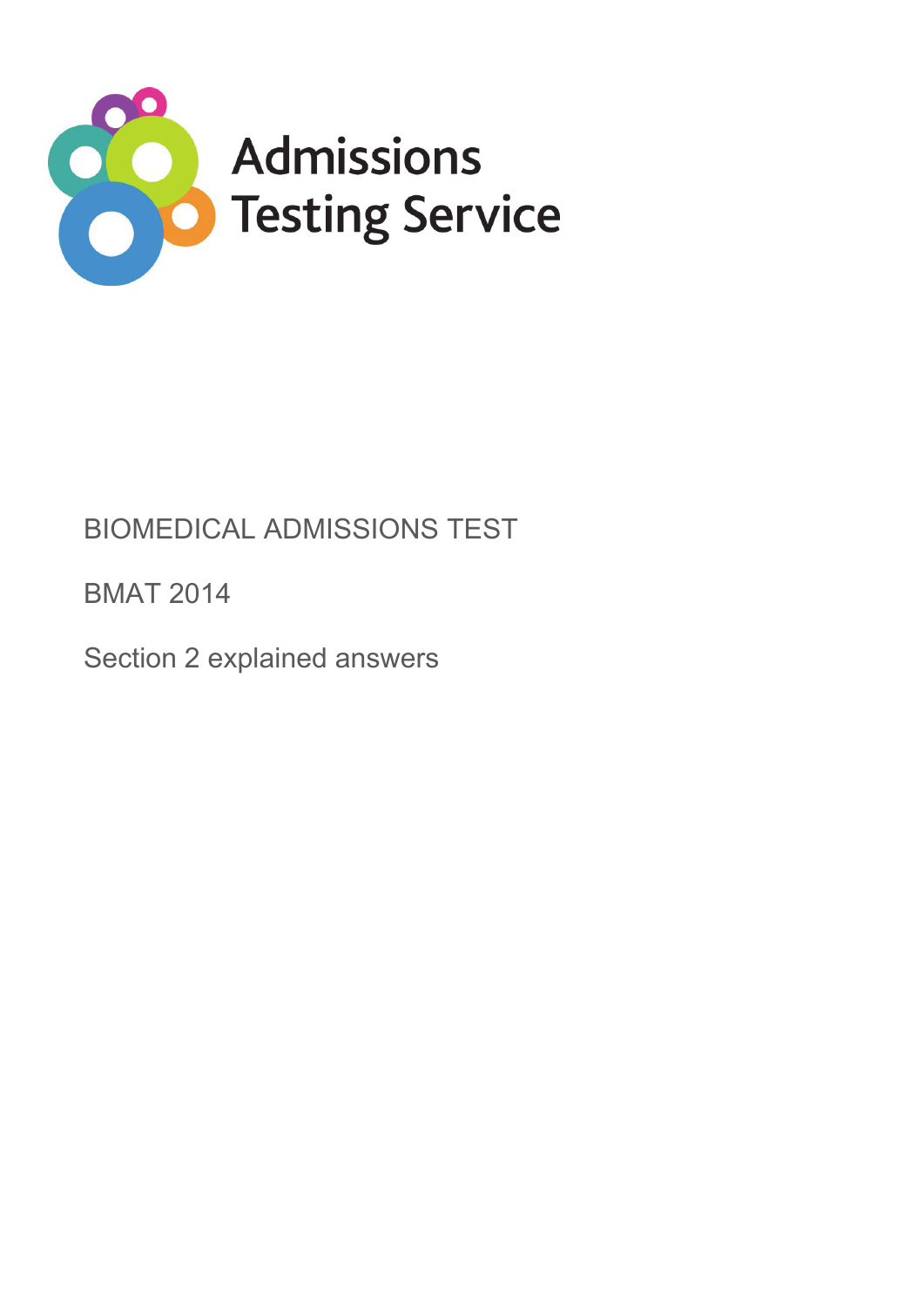- **1** The following statements relate to the flow of blood through the heart.
	- **1** Oxygenated blood flows through the right side of the heart.
	- **2** The vena cava empties deoxygenated blood into the ventricle.
	- **3** The heart pumps oxygenated blood through the pulmonary artery.
	- **4** There is a valve that prevents backflow of blood from the aorta into the left ventricle.

Which of these statements is/are correct?

| A | 1 only              |
|---|---------------------|
| В | 2 only              |
| C | 4 only              |
| D | 1 and 3 only        |
| Е | 1 and 4 only        |
| F | 1, 2 and 3 only     |
| G | 2, $3$ and $4$ only |

## **Explanation and answer**

Statement 1 is incorrect because deoxygenated blood flows through the right side of the heart. Statement 2 is incorrect because blood from the vena cava enters a top chamber which is an atrium.

Statement 3 is incorrect because the pulmonary artery is one of the few arteries that carries deoxygenated blood.

Statement 4 is correct because there are valves in the base of the aorta to prevent the backflow of blood into the ventricle, when the ventricle relaxes.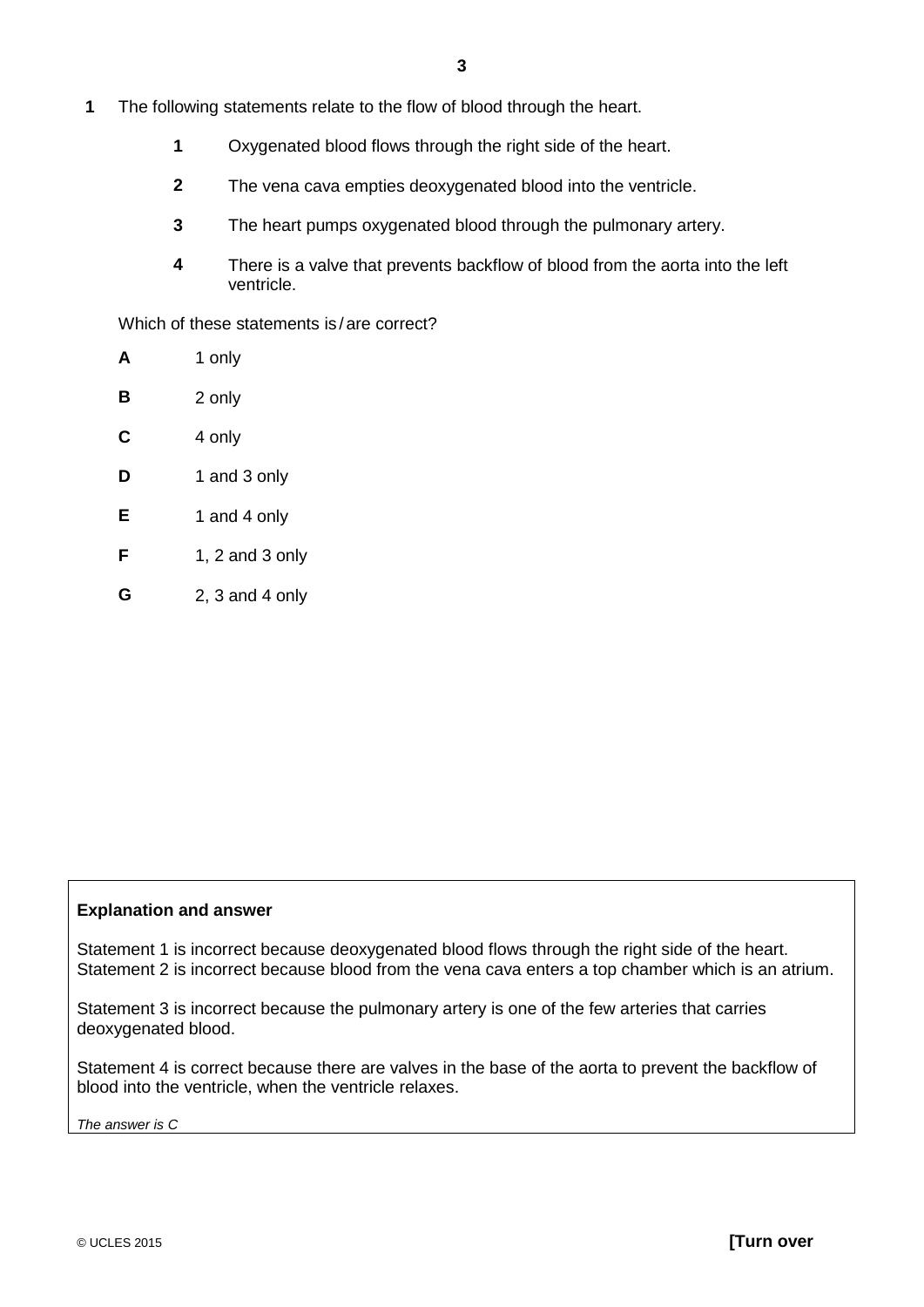- **2** Which of the following reactions are redox reactions?
	- **1**  $CuSO_4 + Zn \rightarrow Cu + ZnSO_4$
	- **2** HCl + NaOH  $\rightarrow$  NaCl + H<sub>2</sub>O
	- **3**  $Mg + H_2SO_4 \rightarrow MgSO_4 + H_2$
	- 4 Pb( $NO_3$ )<sub>2</sub> + 2KI  $\rightarrow$  PbI<sub>2</sub> + 2KNO<sub>3</sub>
	- **A** 1 and 2 only
	- **B** 1 and 3 only
	- **C** 1 and 4 only
	- **D** 2 and 3 only
	- **E** 2 and 4 only
	- **F** 3 and 4 only

# **Explanation and answer**

Reaction 1 is a redox reaction because there are changes in oxidation states (ionic charges): the oxidation state of copper changes from +2 to 0 (Cu<sup>2+</sup> +  $2e^- \rightarrow$  Cu [reduction]), and zinc changes from 0 to +2 (Zn  $\rightarrow$  Zn<sup>2+</sup> + 2e<sup>-</sup> [oxidation]).

Reaction 2 is not a redox reaction because there is no electron transfer (no change in ionic charge, nor oxidation state).

Reaction 3 is a redox reaction because there are changes in oxidation states (ionic charges): the oxidation state of magnesium changes from 0 to +2 ( $\overline{Mg} \rightarrow \overline{Mg}^{2+}$  + 2e<sup>-</sup> [oxidation]), and hydrogen changes from +1 to 0 ( $2H^+$  +  $2e^ \rightarrow$   $H_2$  [reduction]).

Reaction 4 is not a redox reaction because there is no transfer of electrons.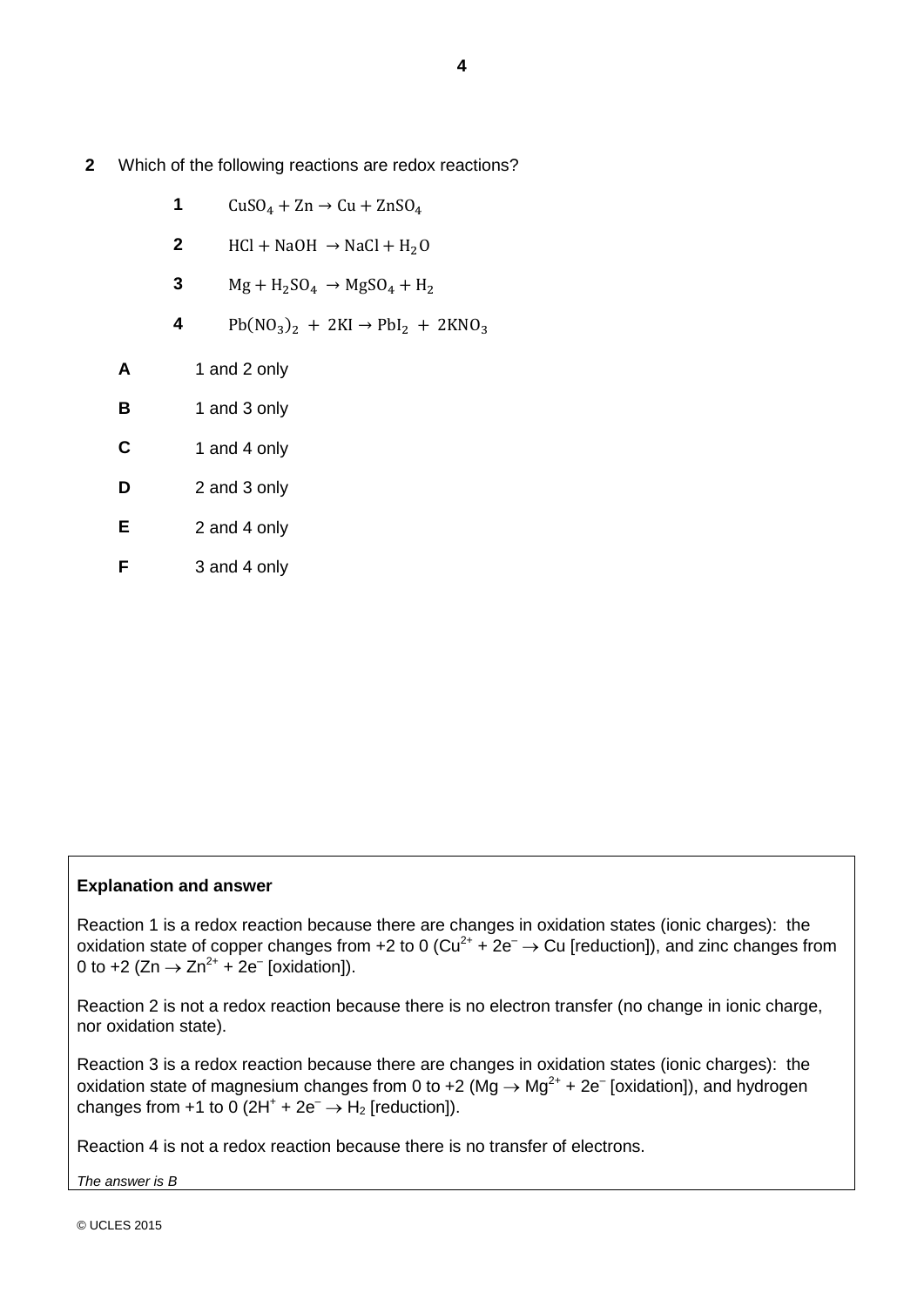- **3** Below are four statements about electromagnetic radiation.
	- **1** Microwaves have a shorter wavelength than all other electromagnetic waves.
	- **2** For identical amplitudes, waves with the largest wavelength transfer the most energy.
	- **3** The speed of electromagnetic waves is inversely proportional to their frequency.
	- **4** Ultraviolet radiation can cause cataracts.

Which of these statements is / are correct?

| A | 1 only       |
|---|--------------|
| в | 2 only       |
| С | 3 only       |
| D | 4 only       |
| Е | 1 and 3 only |
| F | 1 and 4 only |
| G | 2 and 3 only |
| н | 2 and 4 only |

## **Explanation and answer**

Statement 1 is incorrect; microwaves have a longer wavelength than infrared radiation and many other parts of the electromagnetic spectrum.

Statement 2 is incorrect; energy increases with frequency (and consequently decreases with wavelength), and so in fact the shortest wavelengths transfer the most energy.

Statement 3 is incorrect; the wavelength is inversely proportional to frequency, and the speed is the constant for this relationship ( $v = f \times \lambda$ ).

Statement 4 is correct; ultraviolet waves are higher frequency than visible light, so carry more energy and can damage corneas, causing cataracts.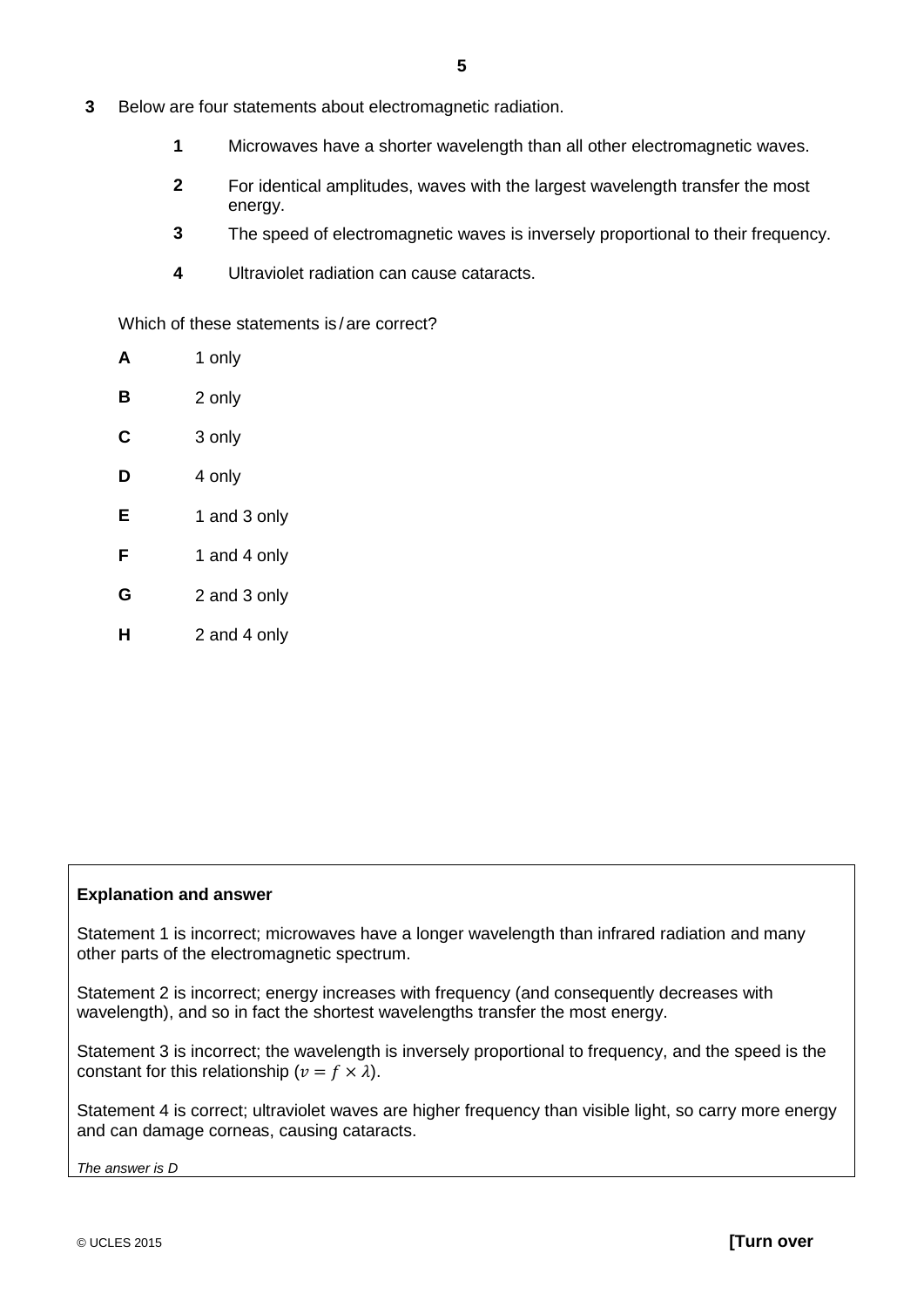|   | $x^2-4x$<br>$x^2 - 16$         |
|---|--------------------------------|
| A | $\chi$<br>$\overline{4}$       |
| В | $\chi$<br>$x + 4$              |
| C | $\boldsymbol{\chi}$<br>$x-4$   |
| D | $\mathbf{1}$<br>$\overline{4}$ |
| Е | – 4<br>$\chi$<br>A C           |

 $x - 16$ 

**Explanation and answer**

$$
\frac{x^2 - 4x}{x^2 - 16} = \frac{x(x-4)}{(x+4)(x-4)} = \frac{x}{(x+4)}
$$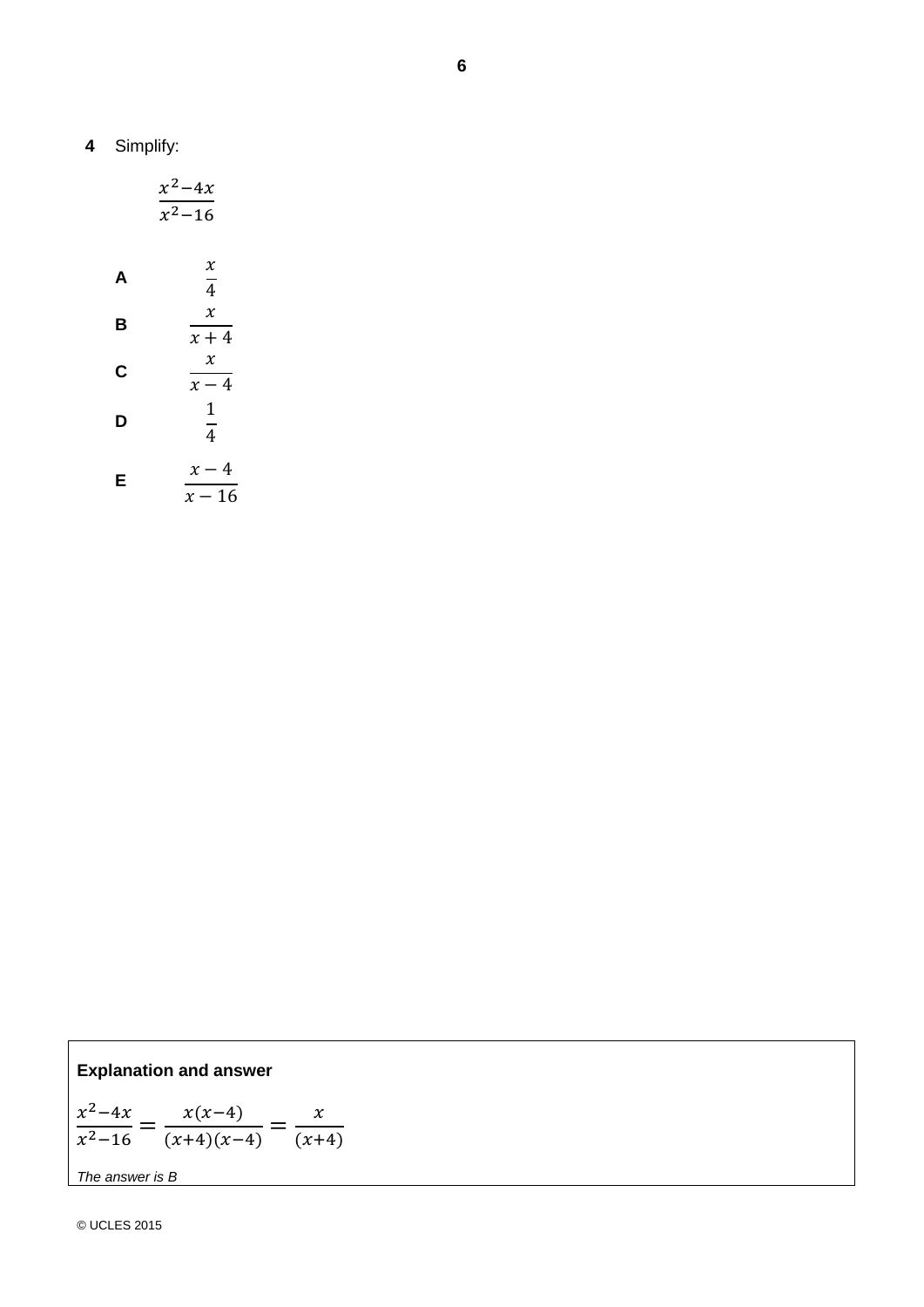**5** Before a cell can divide by mitosis, DNA synthesis has to take place. Following DNA synthesis, the DNA is separated into each half of the cell and then the cell divides.

The graph below shows the DNA content per cell over a period of time.



Which of the letters on the graph represent the sequence of the three events described above?

|             | Cell divides | <b>DNA</b> synthesis | DNA separates |
|-------------|--------------|----------------------|---------------|
| A           | J            | K                    |               |
| B           |              |                      | M             |
| $\mathbf c$ | Κ            |                      | M             |
| D           | K            | M                    | ${\sf N}$     |
| E           |              | M                    | ${\sf N}$     |
| F           |              | M                    |               |
| G           | M            | N                    |               |
| H           | M            | N                    | Κ             |

## **Explanation and answer**

DNA synthesis doubles the DNA content in the cell so the content will increase from 1 to 2 arbitrary units, which is M. The DNA separates within the cell but the total content is still 2, so this is N or J. The cell divides in half thus halving the DNA content per cell back to 1, which is K.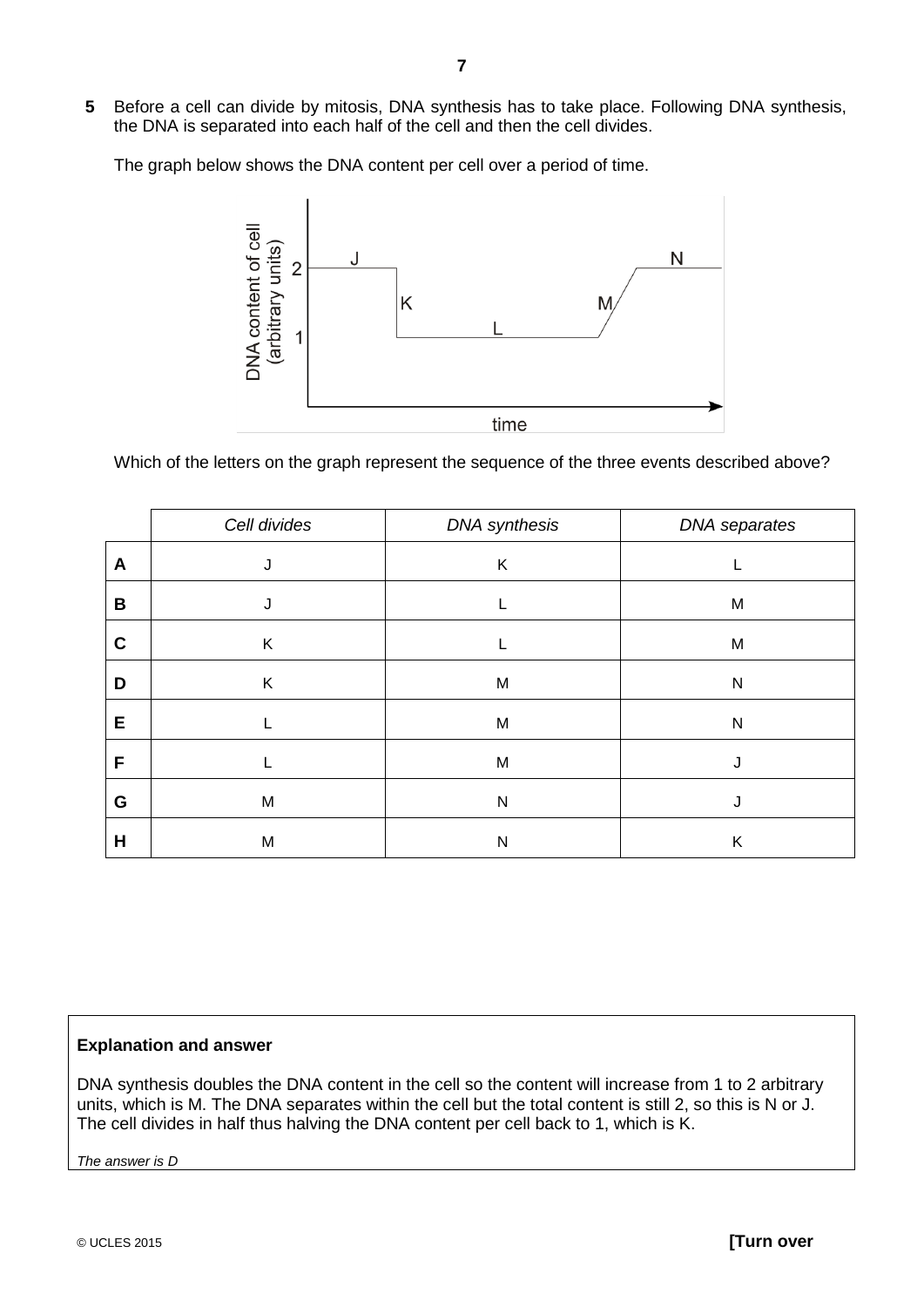**6** Which row in the table correctly explains why an increase in temperature increases the rate of a reaction?

|   | Effect on activation energy<br>of reaction | Effect on collision<br>frequency between<br>particles | Effect on proportion of<br>collisions which are<br>successful |
|---|--------------------------------------------|-------------------------------------------------------|---------------------------------------------------------------|
| A | decreases                                  | no effect                                             | increases                                                     |
| B | increases                                  | no effect                                             | no effect                                                     |
| C | no effect                                  | increases                                             | no effect                                                     |
| D | increases                                  | increases                                             | no effect                                                     |
| Е | decreases                                  | no effect                                             | no effect                                                     |
| F | no effect                                  | no effect                                             | increases                                                     |
| G | decreases                                  | increases                                             | increases                                                     |
| н | no effect                                  | increases                                             | increases                                                     |

## **Explanation and answer**

When the temperature of a reaction is increased, the particles gain kinetic energy so they move faster and increase the frequency of collisions. The proportion of successful collisions will also increase because the proportion of particles with energy greater than the activation energy has increased. This is why a small increase in temperature results in a large increase in the rate of a reaction.

The activation energy is the minimum energy required by colliding particles to result in a successful collision and, therefore, a chemical change. Activation energy is a measure of the energy required to break chemical bonds and is not affected by temperature.

To summarise: an increase in temperature will have no effect on the activation energy but it will increase the frequency of collisions as well as the proportion of successful collisions.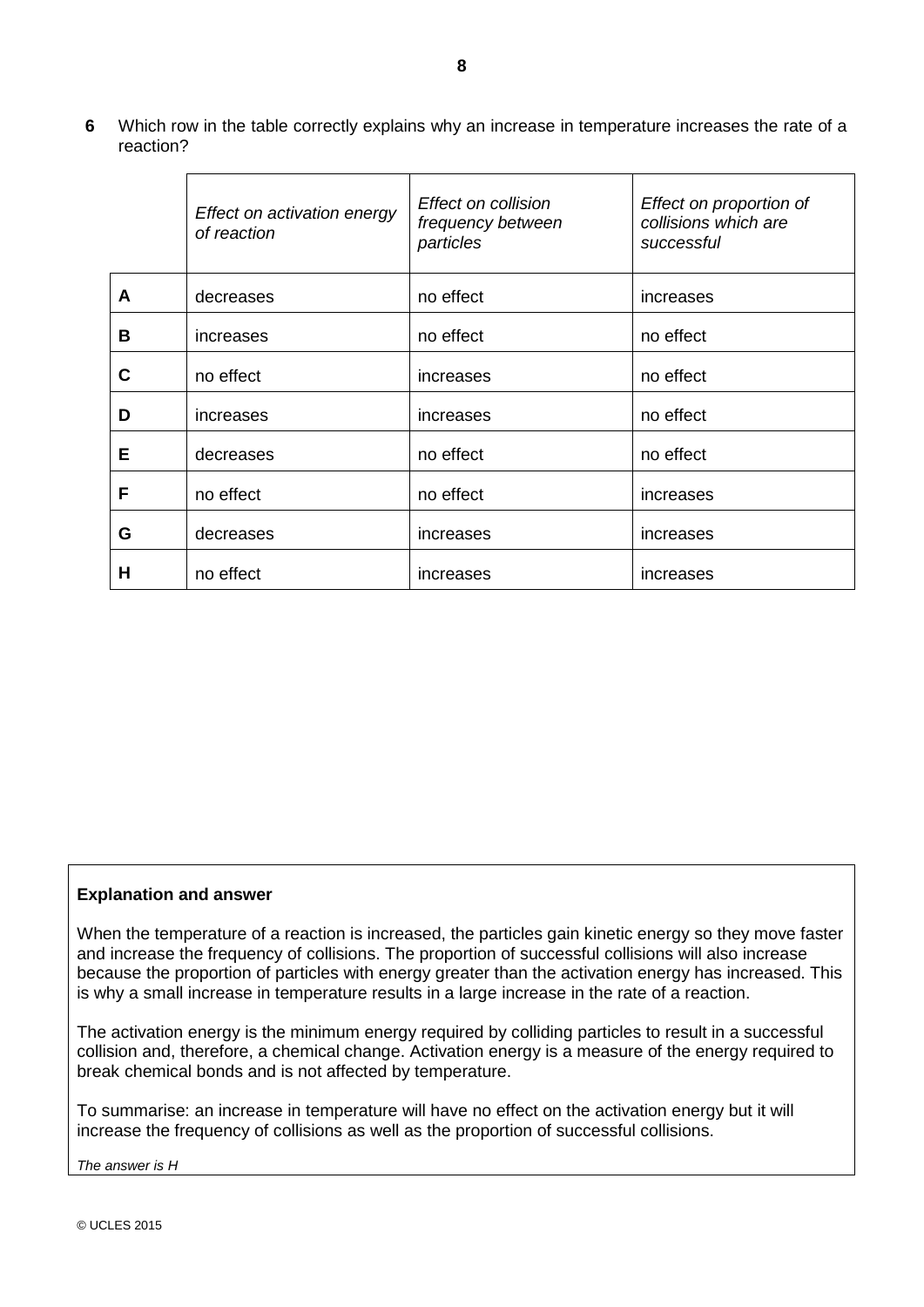- **7** Which one of the following is a unit of current?
	- **A** ampere/ second
	- **B** coulomb x second
	- **C** joule / coulomb
	- **D** ohm / volt
	- **E** volt ×ohm
	- **F** watt/volt

## **Explanation and answer**

From power  $P = VI$ , current  $I = P/V$ , so unit (ampere) = watt / volt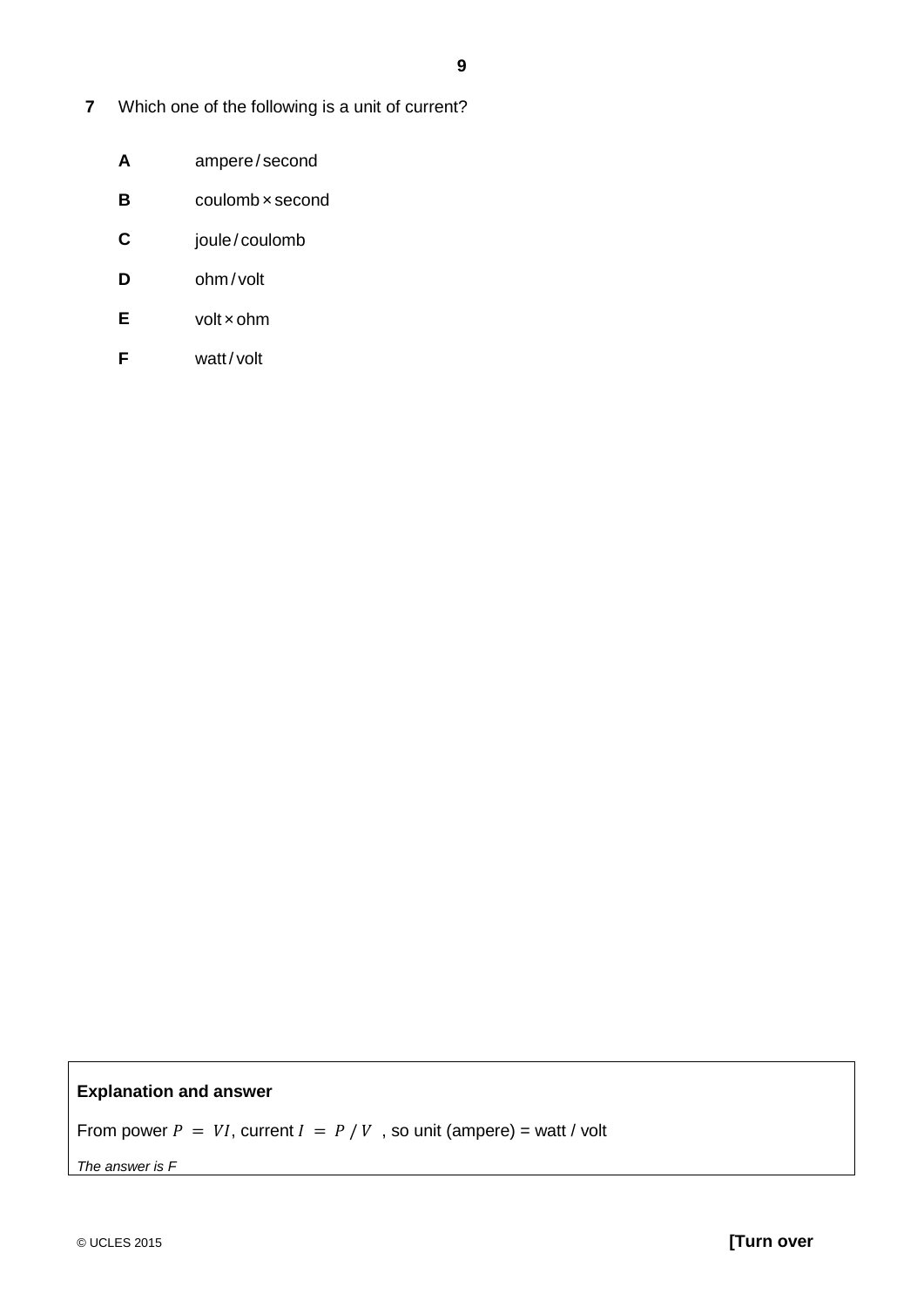**8** Given that  $4^p \times 8^q = 2^n$ , express *n* in terms of *p* and *q*.

- **A**  $n = p + q$
- **B**  $n = 2p + 3q$
- **C**  $n = 2p + 4q$
- **D**  $n = p + q + 5$
- **E**  $n = 6pq$

# **Explanation and answer**

 $4^p\times8^q=(2^2)^p\times(2^3)^q$  $= 2^{2p} \times 2^{3q}$  $= 2^{2p+3q}$  $\therefore$   $n = 2p + 3q$ *The answer is B*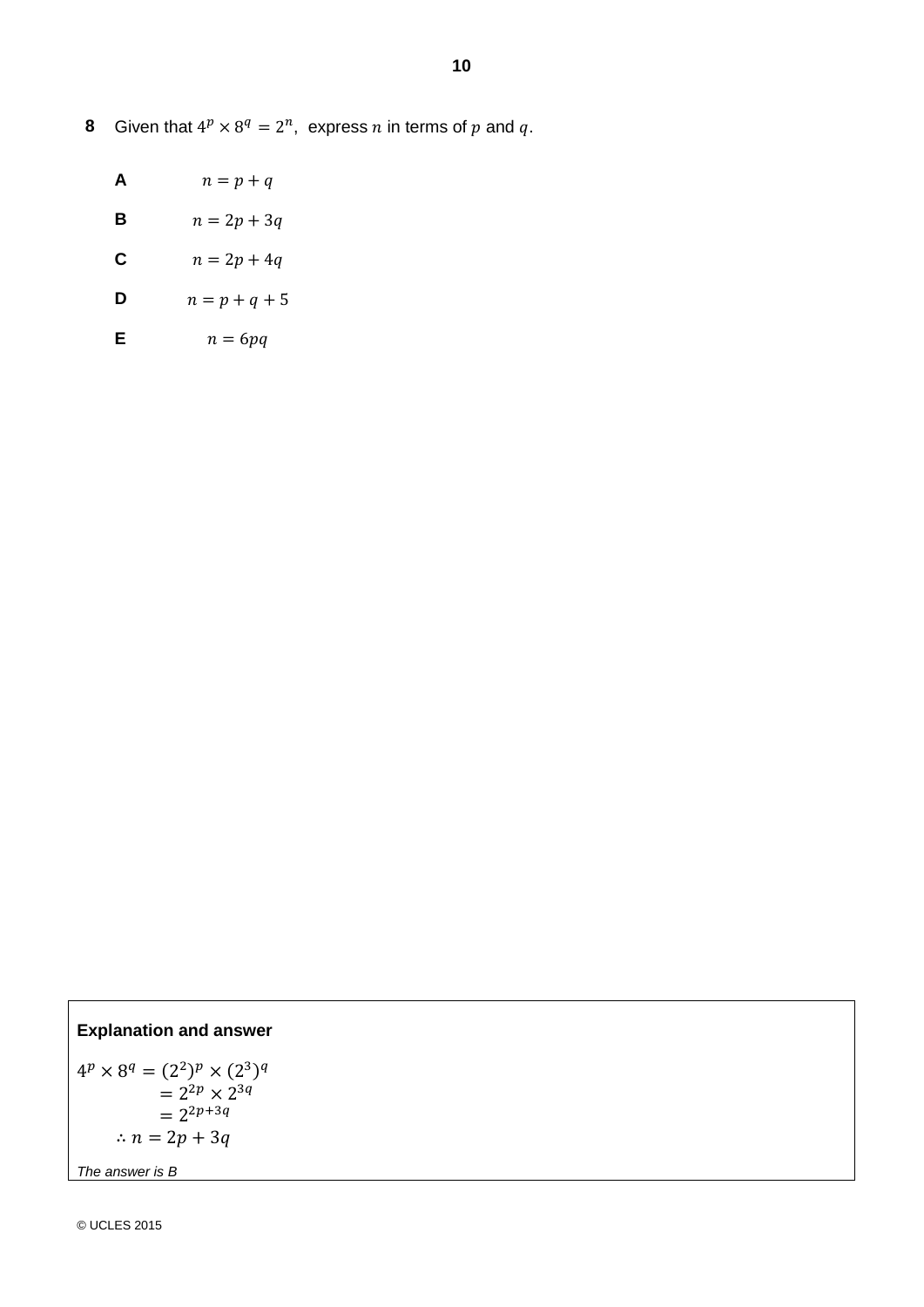**9** Insulin is a protein involved in the regulation of human blood glucose levels.

Genetic engineering can be used to allow the large-scale production of human insulin.

Which statement describes the process of genetic engineering in this case?

- **A** Taking insulin from a human and inserting it into the DNA of a bacterium. As the bacterium reproduces, it makes large quantities of insulin DNA that can be used to treat human diabetes.
- **B** Taking insulin from a human and inserting it into the DNA of a bacterium. As the bacterium reproduces, it makes large quantities of insulin that can be used to treat human diabetes.
- **C** Taking the insulin gene from a human chromosome and inserting it into the DNA of a bacterium. As the bacterium reproduces, it makes large quantities of insulin DNA that can be used to treat human diabetes.
- **D** Taking the insulin gene from a human chromosome and inserting it into the DNA of a bacterium. As the bacterium reproduces, it makes large quantities of insulin that can be used to treat human diabetes.
- **E** Taking the insulin gene from a human chromosome and replacing it in another human chromosome in the same human, so that it will work better to produce large quantities of insulin.

## **Explanation and answer**

To answer this question correctly you need to understand that the process is carried out in order to make more insulin (protein). In order to make more protein, you need to use DNA/genes. Therefore A and B are incorrect since you need to start with DNA/genes. A is also incorrect since the end product required is insulin, not insulin DNA/genes.

E is incorrect since the process involves the removal of a gene from one organism and the insertion of this gene into another organism. This statement describes the process occurring in just one organism.

C and D both correctly describe the removal of a gene from one organism and its insertion into another organism, but C is incorrect since the end product required is the protein insulin, **not** insulin DNA/genes.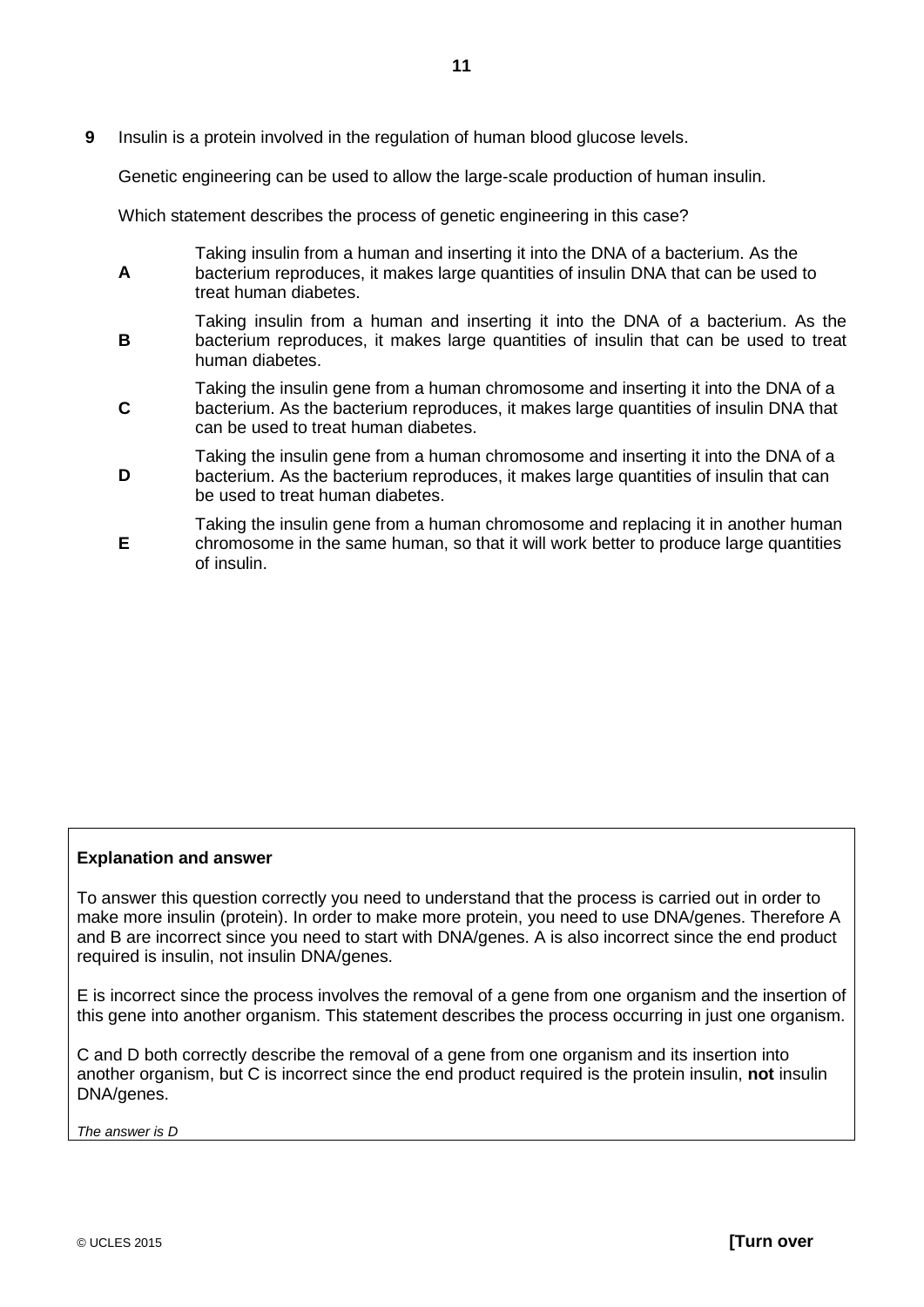**10** Methanol can be oxidised by hydrogen peroxide to produce carbon dioxide and water.

 $aCH_3OH + 3H_2O_2 \rightarrow CO_2 + bH_2O$ 

What is the value of **b** when this equation is balanced?

| Α | 3 |
|---|---|
| B | 4 |
| C | 5 |
| D | 6 |
| Е | 7 |

## **Explanation and answer**

When balancing this chemical equation, you must have the same number of carbon atoms, hydrogen atoms and oxygen atoms on both the reactant side and the product side of the equation. This is only true for the correct answer, C.

'a' can be calculated first. With just one carbon on the right hand side of the equation it can be deduced that a=1. With this knowledge, the remainder of the equation can be balanced and 'b' found. For instance, recognising 7 oxygen atoms are present on the left, and therefore 7 oxygen atoms much be present on the right, means that **b** must be 5. *The answer is C*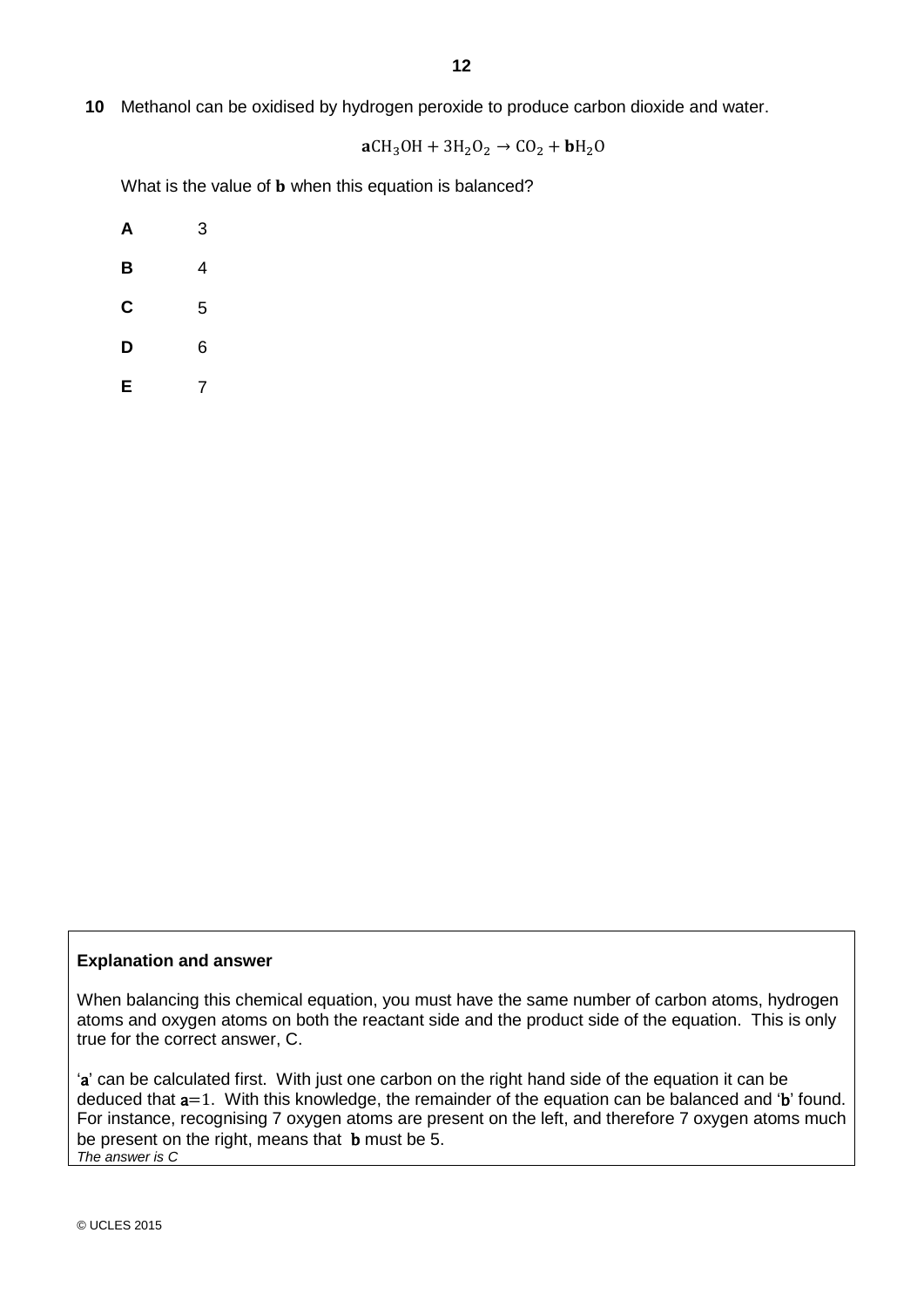**11** Two rods, X and Y, are made from different electrically insulating materials. A student rubs rod X, which is initially uncharged, with a cloth, then holds it near to rod Y. The two rods repel each other.

Which statement explains why repulsion occurs in this experiment?

- **A** Rod X gains electrons from the cloth and rod Y is positively charged.
- **B** Rod X gains electrons from the cloth and rod Y is uncharged.
- **C** Rod X gains protons from the cloth and rod Y is negatively charged.
- **D** Rod X gains protons from the cloth and rod Y is positively charged.
- **E** Rod X loses electrons to the cloth and rod Y is negatively charged.
- **F** Rod X loses electrons to the cloth and rod Y is positively charged.
- **G** Rod X loses protons to the cloth and rod Y is negatively charged.
- **H** Rod X loses protons to the cloth and rod Y is uncharged.

#### **Explanation and answer**

Only electrons are transferred when an object becomes charged. Hence options C, D, G and H are all incorrect. The object becomes negatively charged if it gains electrons and positively charged if it loses electrons. For repulsion to occur, two objects must have like charges, so either rod X gained electrons from the cloth and rod Y was negatively charged (which is not one of the options) or rod X lost electrons to the cloth and rod Y was positively charged, option F.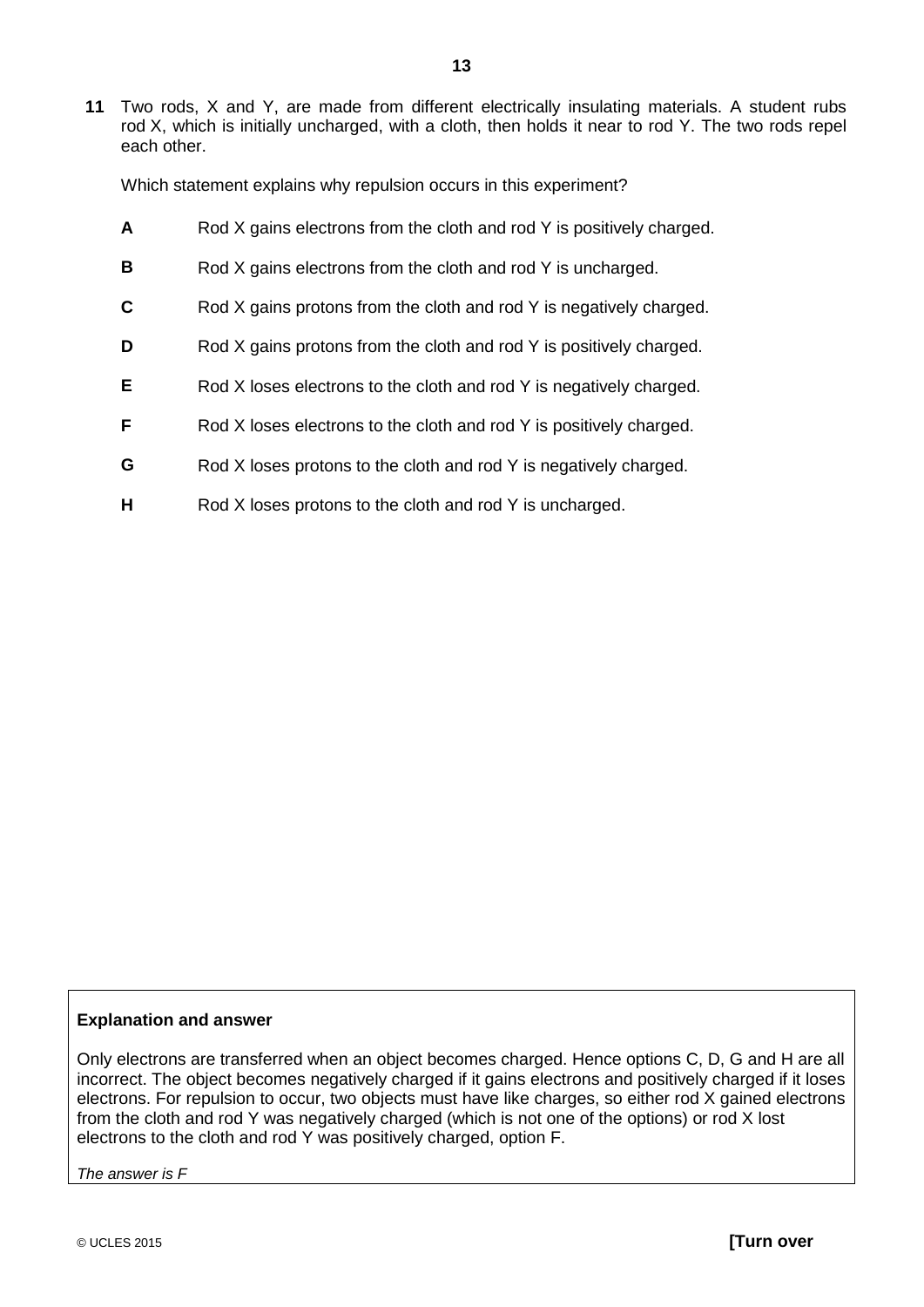**12** In a town, the bearing of the library from the station is  $x^\circ$ .

The theatre is due east of the library.

The theatre and the station are equidistant from the library.



What is the bearing (in degrees) of the station from the theatre?

| А | $45 + (\frac{x}{2})$             |
|---|----------------------------------|
| в | 90 – $\left(\frac{x}{2}\right)$  |
| C | 90 + $\left(\frac{x}{2}\right)$  |
| D | $180 + x$                        |
| E | 225 – $\left(\frac{x}{2}\right)$ |
| F | 225 + $\left(\frac{x}{2}\right)$ |
| G | 270 – $\left(\frac{x}{2}\right)$ |

#### **Explanation and answer**

There are several approaches to solving this problem. One approach is given below.



Extend north line down at L and recall that alternate angles between parallel lines are equal, so angle SLT =  $90 + x$ Because the interior angles of any triangle add up to 180°,  $LTS + LST = 180 - (90 + x)$  $LTS + LST = 90 - x$ .

Triangle SLT is isosceles so both angles LTS and LST =  $\frac{90-x}{2}$ 

Bearing S from T = 270 - 
$$
\left(\frac{90-x}{2}\right)
$$
 = 270 - 45 +  $\frac{x}{2}$  = 225 +  $\frac{x}{2}$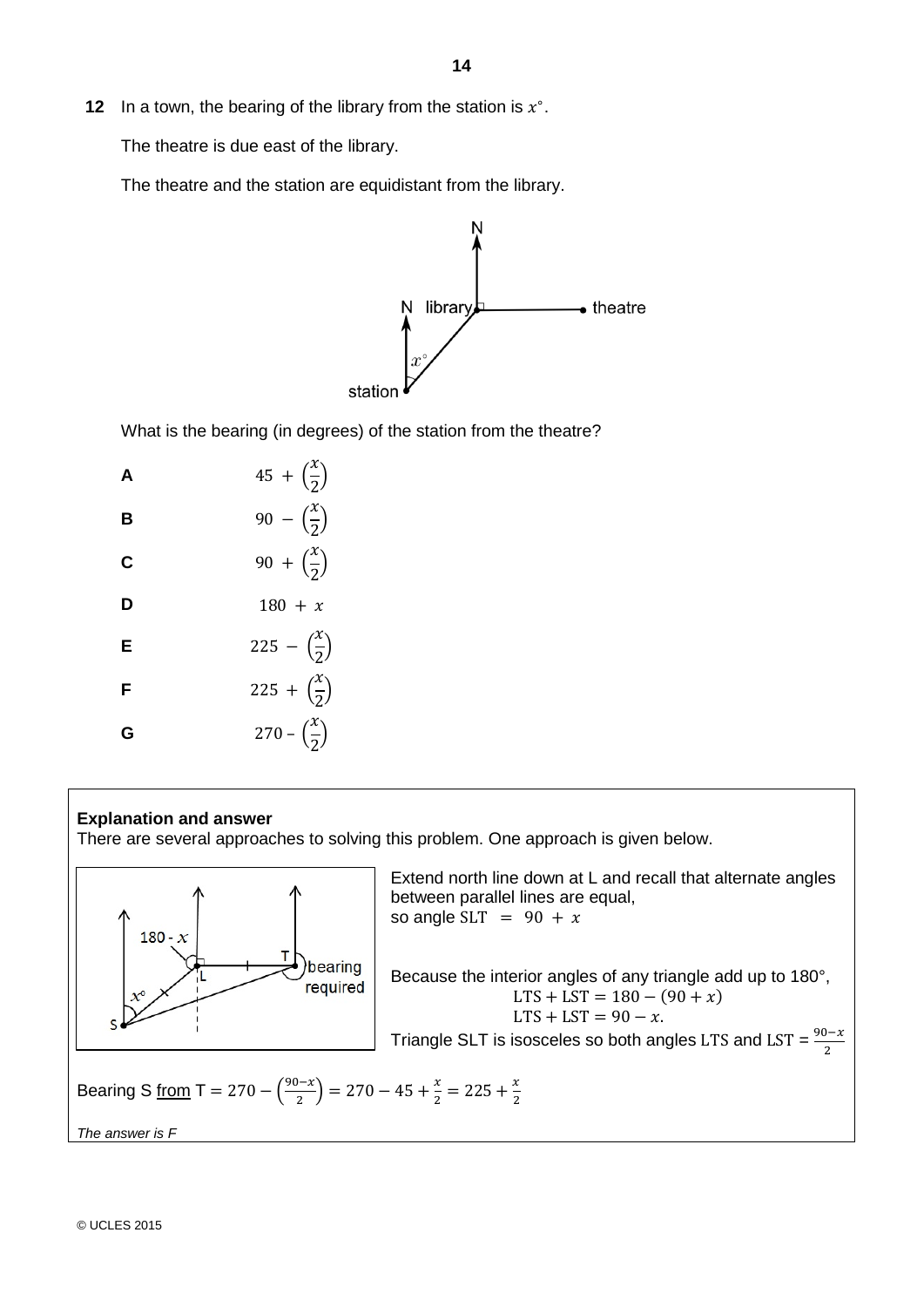**13** In humans, the water content in the blood is regulated via the hormonal system.

Which of the following occur when the water content of the blood is too low?

- **1** pituitary gland releases less ADH
- **2** pituitary gland releases more ADH
- **3** increase in water reabsorption by the kidneys
- **4** decrease in water reabsorption by the kidneys
- **5** increased reabsorption of glucose in the kidneys
- **6** decreased reabsorption of glucose in the kidneys
- **A** 1 and 3 only
- **B** 2 and 3 only
- **C** 1 and 4 only
- **D** 2 and 4 only
- **E** 1, 3 and 5 only
- **F** 2, 4 and 6 only
- **G** 1, 4 and 5 only
- **H** 2, 3 and 6 only

#### **Explanation and answer**

When the water content of the blood is too low, more ADH is released from the pituitary gland (statement 2). The ADH then travels, via the blood stream, to the kidneys and increases the permeability of the collecting ducts. More water is reabsorbed into the blood (statement 3). The water concentration of the blood is not regulated by an increase or decrease in glucose reabsorption; therefore statements 5 and 6 are not relevant for osmoregulation.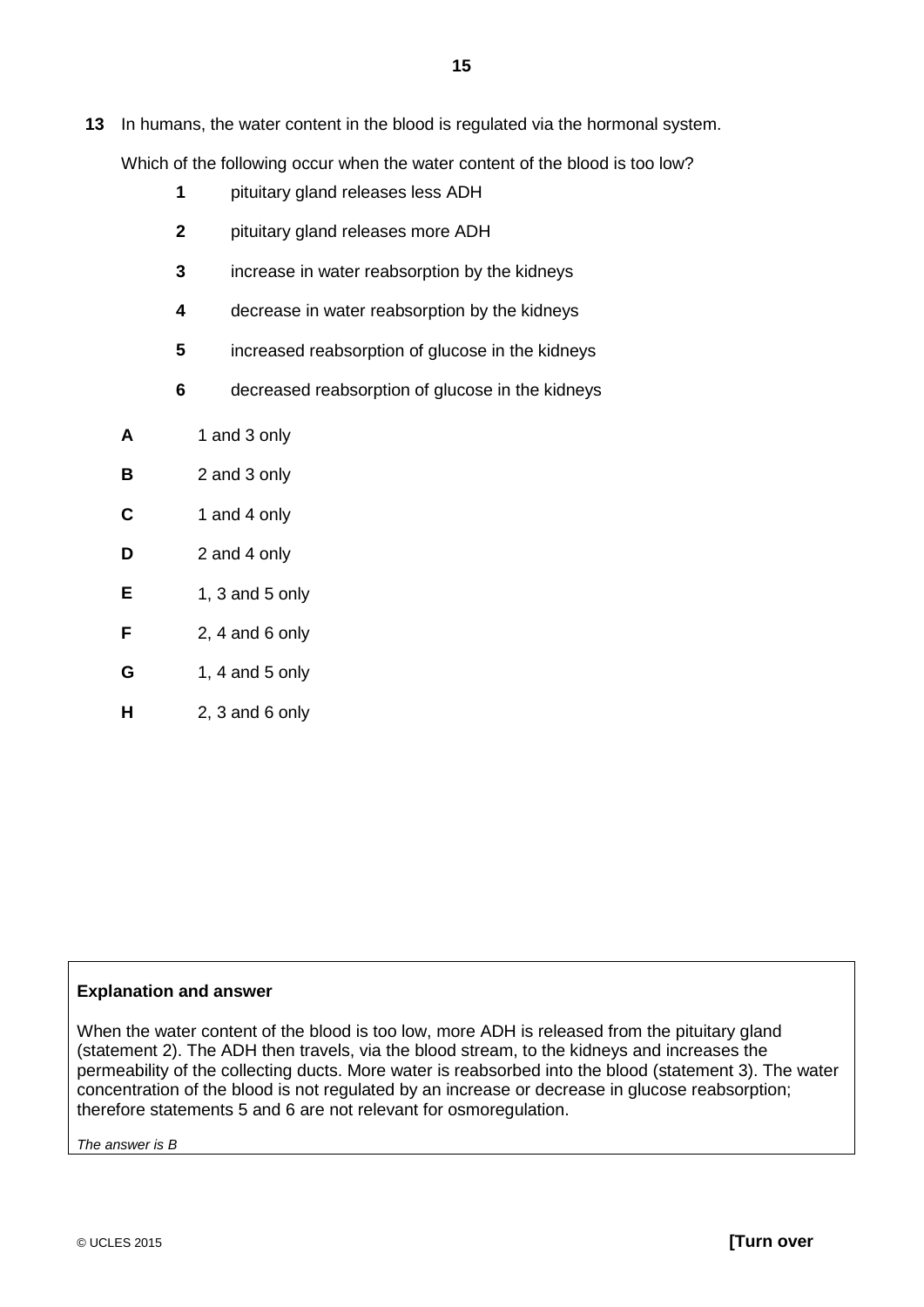- **14** Which of the following statements about but-1-ene are true?
	- **1** it can form a polymer
	- **2** it contains C–C single bonds only
	- **3** it conforms to the general formula  $C_nH_{2n}$
	- **4** it decolourises bromine water
	- **5** it is saturated
	- **A** 1, 2 and 3 only
	- **B** 1, 2 and 5 only
	- **C** 1, 3 and 4 only
	- **D** 1, 3 and 5 only
	- **E** 2, 3 and 5 only
	- **F** 2, 3 and 4 only
	- **G** 2, 4 and 5 only
	- **H** 3, 4 and 5 only

## **Explanation and answer**

The name 'but-1-ene' indicates that it is an alkene. Alkenes have the following features:

- general formula is  $C_nH_{2n}$
- they contain C=C double bonds and so are unsaturated
- they undergo addition reactions such as polymerisation (to produce a long chain polymer) and addition of bromine (so they decolourise bromine water – the test for unsaturation / presence of C=C double bonds).

But-1-ene can form a polymer, it fits the general formula  $C_nH_{2n}$  and decolourises bromine water; and because it contains carbon-carbon double bonds it is not saturated.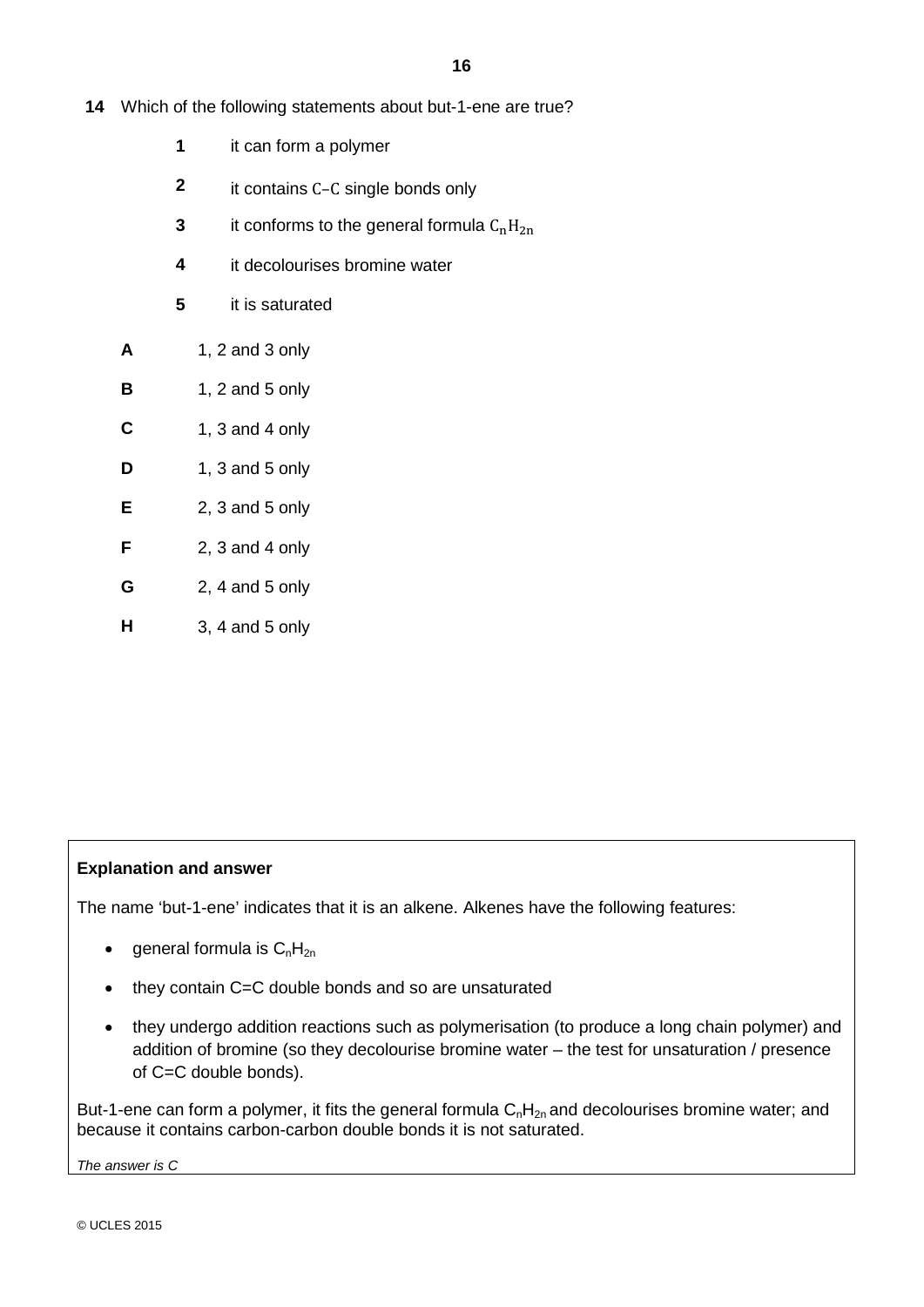**15** A container is filled with water at 20°C and placed in a room that is also at 20°C. The container can be fitted with an internal electric cooling unit, in one of the three labelled positions P, Q or R. The outside of the container can either be painted dull black, or be covered in shiny aluminium foil.



In order to cool all the water as quickly as possible to  $5^{\circ}$ C, in which position should the cooling unit be fitted, and should the outside of the container be dull black or shiny?

|   | Position of cooling unit | Outside of container |
|---|--------------------------|----------------------|
| Α | P                        | black                |
| в | Р                        | shiny                |
| С | Q                        | black                |
| D | Q                        | shiny                |
| E | R                        | black                |
| F | R                        | shiny                |

#### **Explanation and answer**

Cooled water will become more dense and fall, causing a convection current in the container. The cooling unit should be positioned at the top to ensure that all the water is cooled, including the warmer, less dense water at the top.

The water starts at room temperature, and will soon become cooler than its surroundings. This means that a dark surface would absorb more infra-red from the surroundings than it would emit. A shiny surface reduces this effect and will help to keep the water cooler than the surroundings.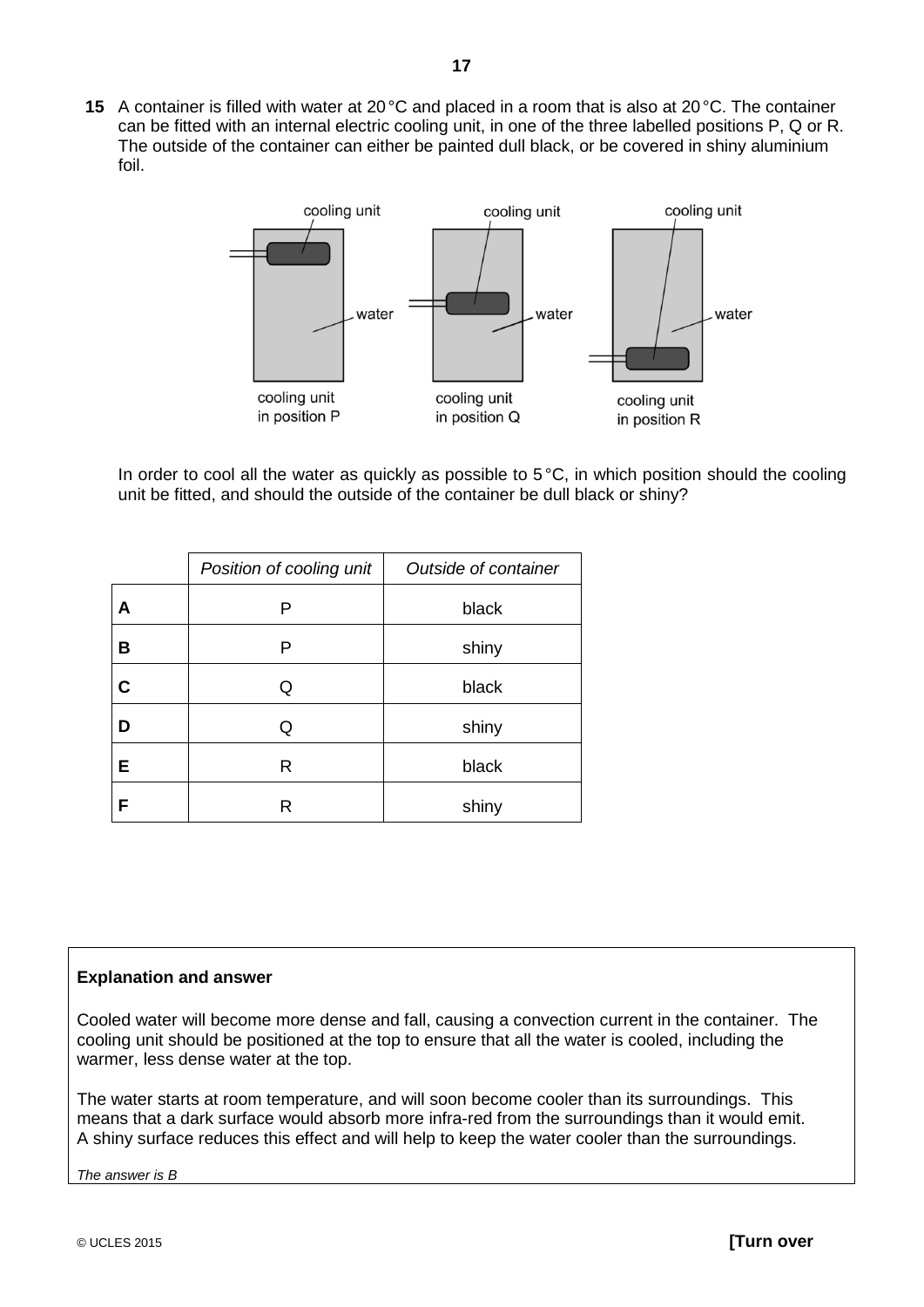**16** Three classes in a school all took the same test. Class 1 achieved a mean score of 61, Class 2 achieved a mean score of 63, and Class 3 achieved a mean score of 70. The mean score of the students for all three classes combined was 65. Class 1 contains twice as many students as Class 2.

Which one of the following statements about the number of students in Class 3 is true?

- **A** Class 3 contains fewer students than Class 2.
- **B** Class 3 contains the same number of students as Class 2.
- **C** Class 3 contains more students than Class 2, but fewer than Class 1.
- **D** Class 3 contains the same number of students as Class 1.
- **E** Class 3 contains more students than Class 1.

#### **Explanation and answer**

Class 1 contains twice as many students as Class 2, so if there are  $n$  students in Class 2, then there are  $2n$  students in Class 1.

The total of all of the scores in Class 1 must be  $61 \times 2n = 122n$ .

The total of all of the scores in Class 2 must be  $63n$ .

If there are  $m$  students in Class 3, then the total of all the scores in Class 3 must be 70 $m$ .

The total score of all of the students must be  $65 \times (2n + n + m)$ , so  $195n + 65m = 122n + 63n + 70m$ .

This simplifies to  $10n = 5m$ , so  $m = 2n$ .

The number of students in Class 3 is  $2n$ , which is the same as the number of students in Class 1.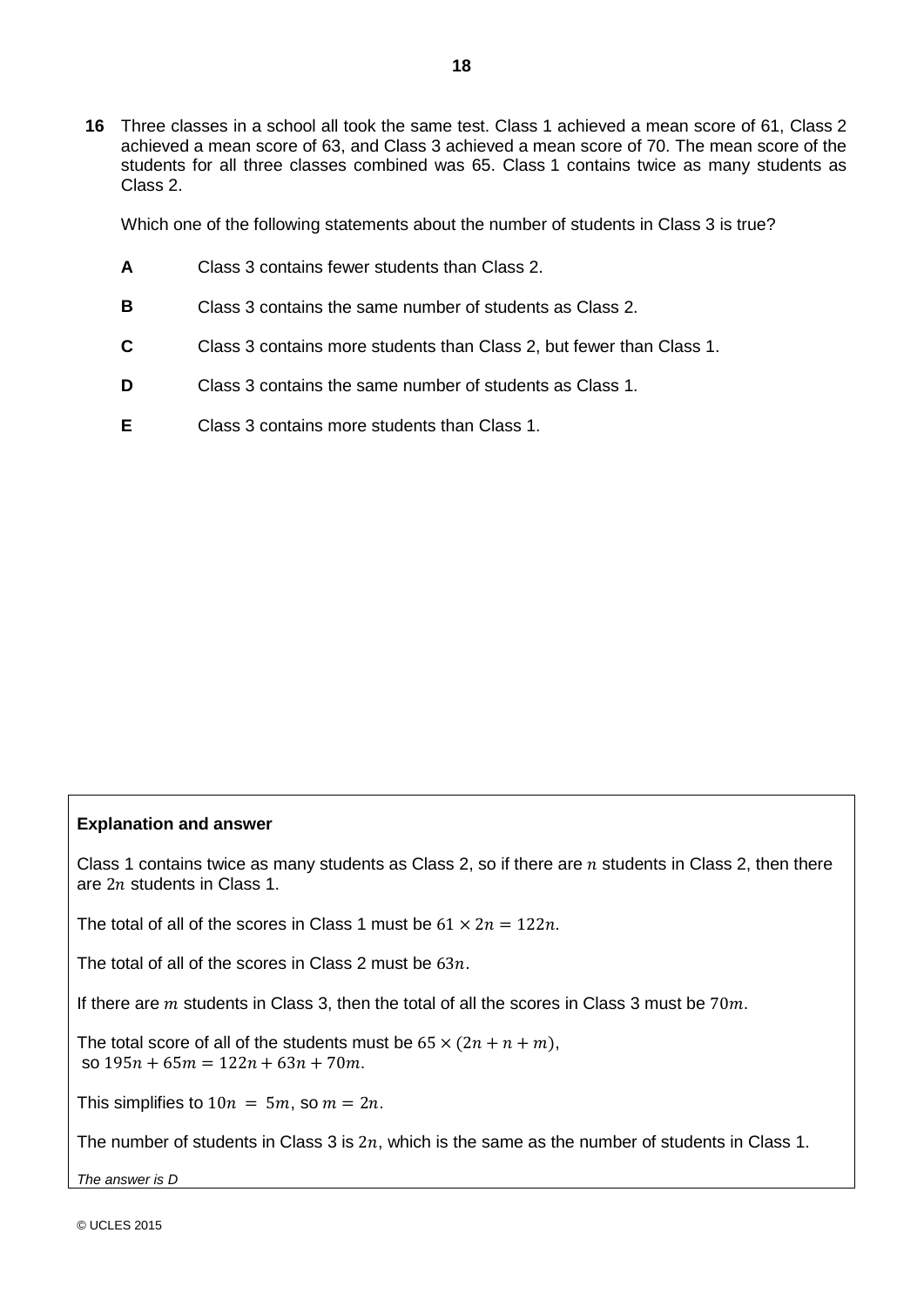- **17** Which of the following statements about lipid digestion in the small intestine is / are correct?
	- **1** Emulsification by bile makes smaller lipid droplets, each with a smaller surface area.
	- **2** Bile contains an alkali to reduce the pH of the material from the stomach.
	- **3** Lipase secreted in bile breaks bonds in lipids to produce glycerol and fatty acids.
	- **A** none of the statements
	- **B** 1 only
	- **C** 2 only
	- **D** 3 only
	- **E** 1 and 2 only
	- **F** 2 and 3 only
	- **G** 1 and 3 only
	- **H** 1, 2 and 3

#### **Explanation and answer**

Whilst emulsification increases overall surface area as it breaks a large lipid droplet into many smaller droplets, at the individual droplet level, it decreases the droplet's surface area. Hence statement 1 is correct.

Bile is alkaline and neutralises the acid material released from the stomach into the small intestine. This will increase the pH rather than reduce it. Therefore statement 2 is incorrect.

Lipase is not present in human bile. Therefore statement 3 is incorrect.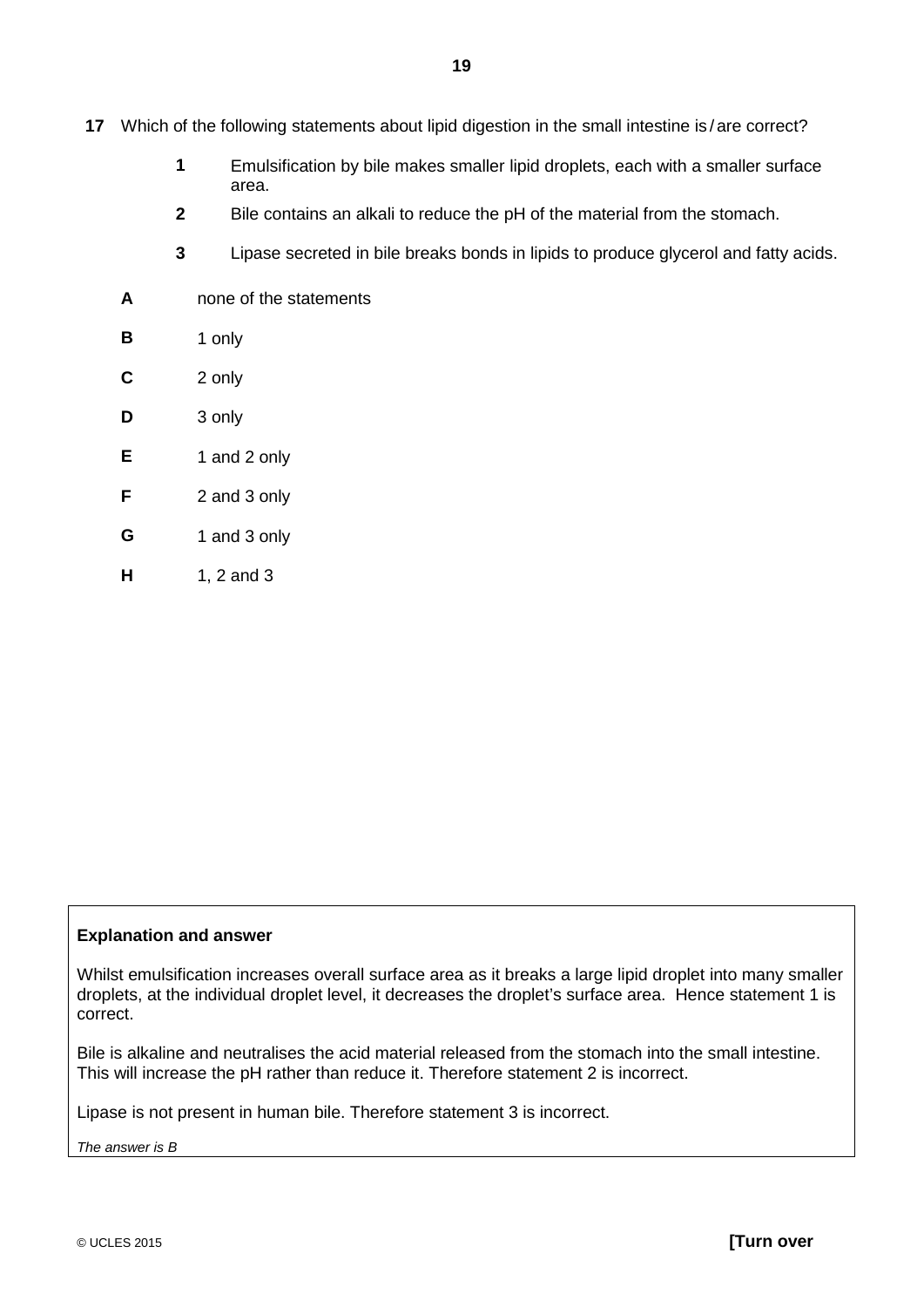**18** An organic compound is found to contain 6 parts of carbon, 1 part of hydrogen and 8 parts of oxygen by mass.

6g of a gaseous sample of the compound would have a volume of  $2.4 \text{ dm}^3$  at room temperature and pressure.

Which formula (A–E) is the molecular formula for this compound?

(A*r*: H = 1; C = 12; O = 16)

(1 mole of any gas occupies  $24 \text{ dm}^3$  at room temperature and pressure)

 $A$  CH<sub>2</sub>O **B**  $C_2H_4O_2$  $C_3H_8O$ **D**  $C_3H_6O_3$ 

 $C_6HO_8$ 

#### **Explanation and answer**

The key steps in this solution are finding the molecular mass, from the mass, volume and mole information, and then dividing this mass over the 3 elements to figure out how many atoms of each are present in the molecule.

Using the molar gas volume given (1 mole = 24 dm<sup>3</sup>), we can deduce that 2.4 dm<sup>3</sup> of the compound must contain 0.1 moles.

So 0.1 moles of the compound weighs 6g.

So 1 mole of the compound would weigh 60g. Hence the relative molecular mass must be 60.

The ratio of C : H : O by mass is 6 : 1 : 8; dividing the mass into this ratio gives us the mass of each element in the molecule.

 $C: \frac{6}{15}$  $\times 60$  H:  $\frac{1}{15} \times 60$  O:  $\frac{8}{15} \times 60$ 

The relative masses are: C: 24 H: 4 O: 32

Using the A*<sup>r</sup>* values, we can see this relates to 2 carbons, 4 hydrogens, and 2 oxygens.

The molecular formula is  $C_2H_4O_2$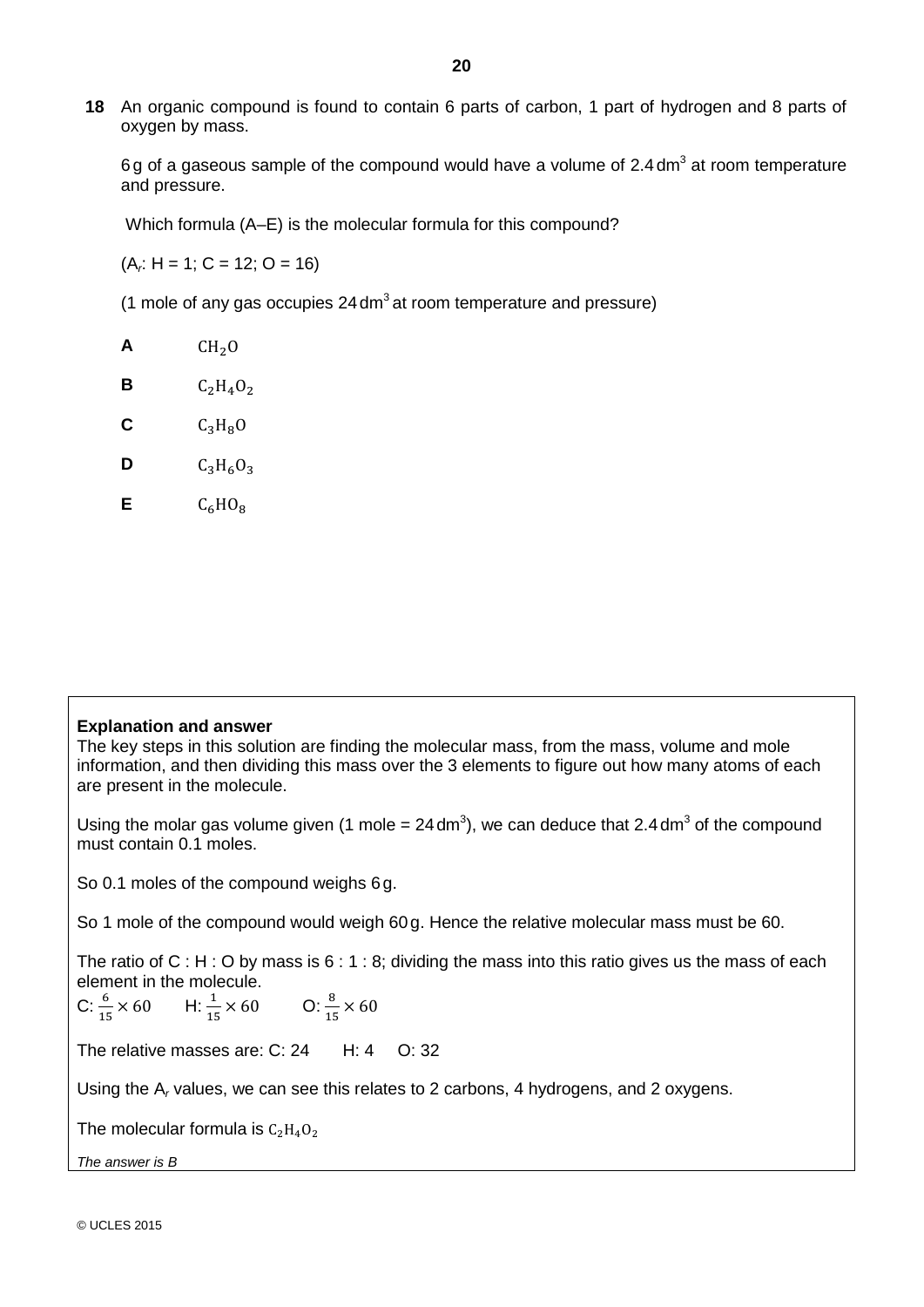**19** The displacement/time graph shown represents a wave of wavelength 1.5 cm.



What is the speed of the wave?

| A | $0.33$ cm/s |
|---|-------------|
|   |             |

- **B** 0.67 cm / s
- **C** 0.75 cm / s
- **D** 1.33 cm / s
- **E** 1.5 cm / s
- **F** 3.0 cm / s

## **Explanation and answer**

Period =  $2.0$ s so frequency = $(1/2.0)$  =  $0.50$  Hz

 $v = f \times \lambda = 0.50 \times 1.5 = 0.75$  cm/s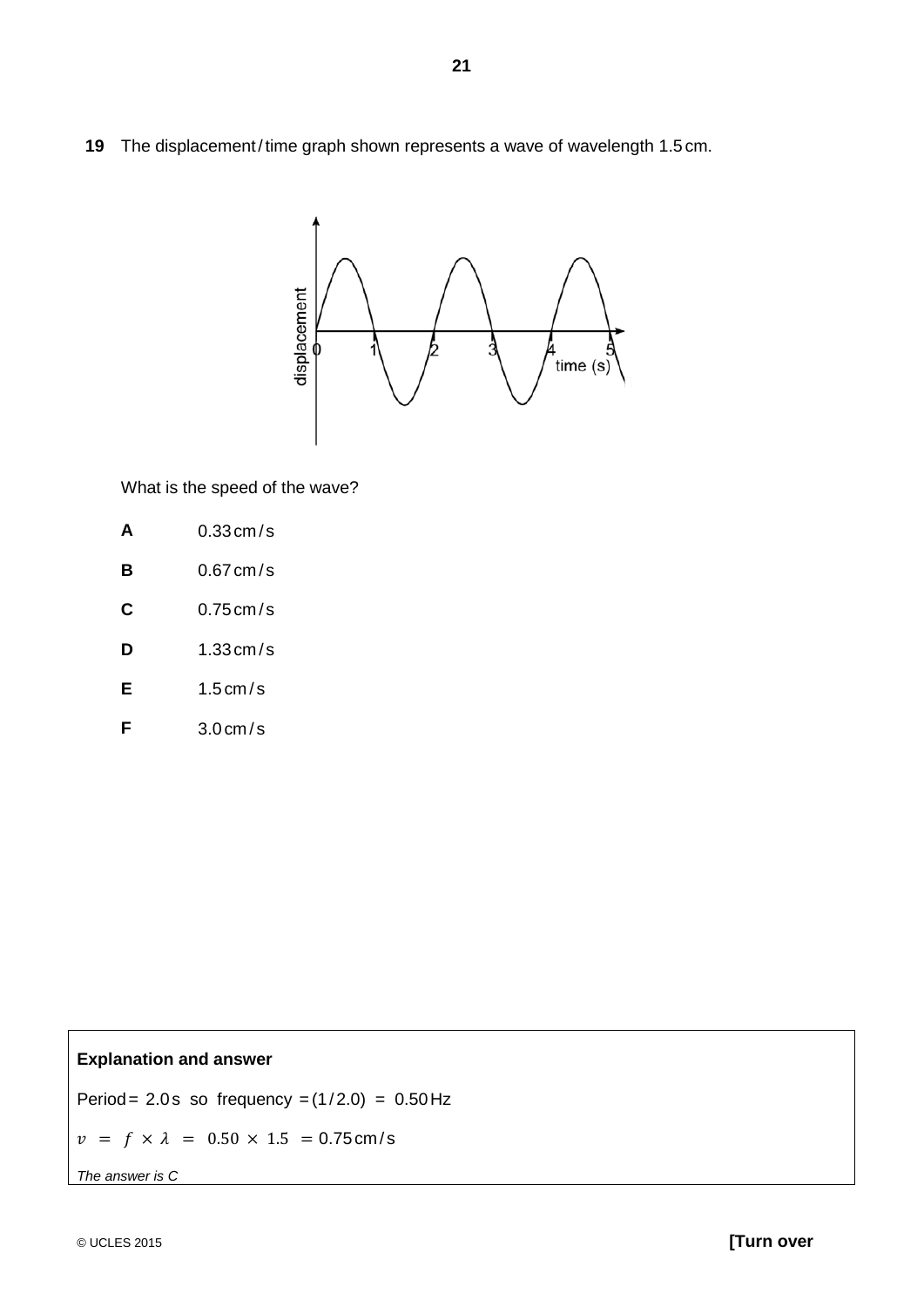**20** The diagram shows part of a glass structure. PQRS is a horizontal square with sides of 1 metre, and point X is 4 metres vertically above P.



What is the cosine of the angle that XR makes with the horizontal?

| А | 1<br>$\overline{3}$                     |
|---|-----------------------------------------|
| B | $\frac{\sqrt{2}}{4}$                    |
| C | $\sqrt{2}$<br>$2\sqrt{3}$               |
| D | 4<br>$3\sqrt{2}$                        |
| E | $\overline{2}$<br>$\overline{\sqrt{3}}$ |
| F | $\mathbf 1$<br>$\sqrt{17}$              |
| G | $\mathbf 1$<br>17                       |



© UCLES 2015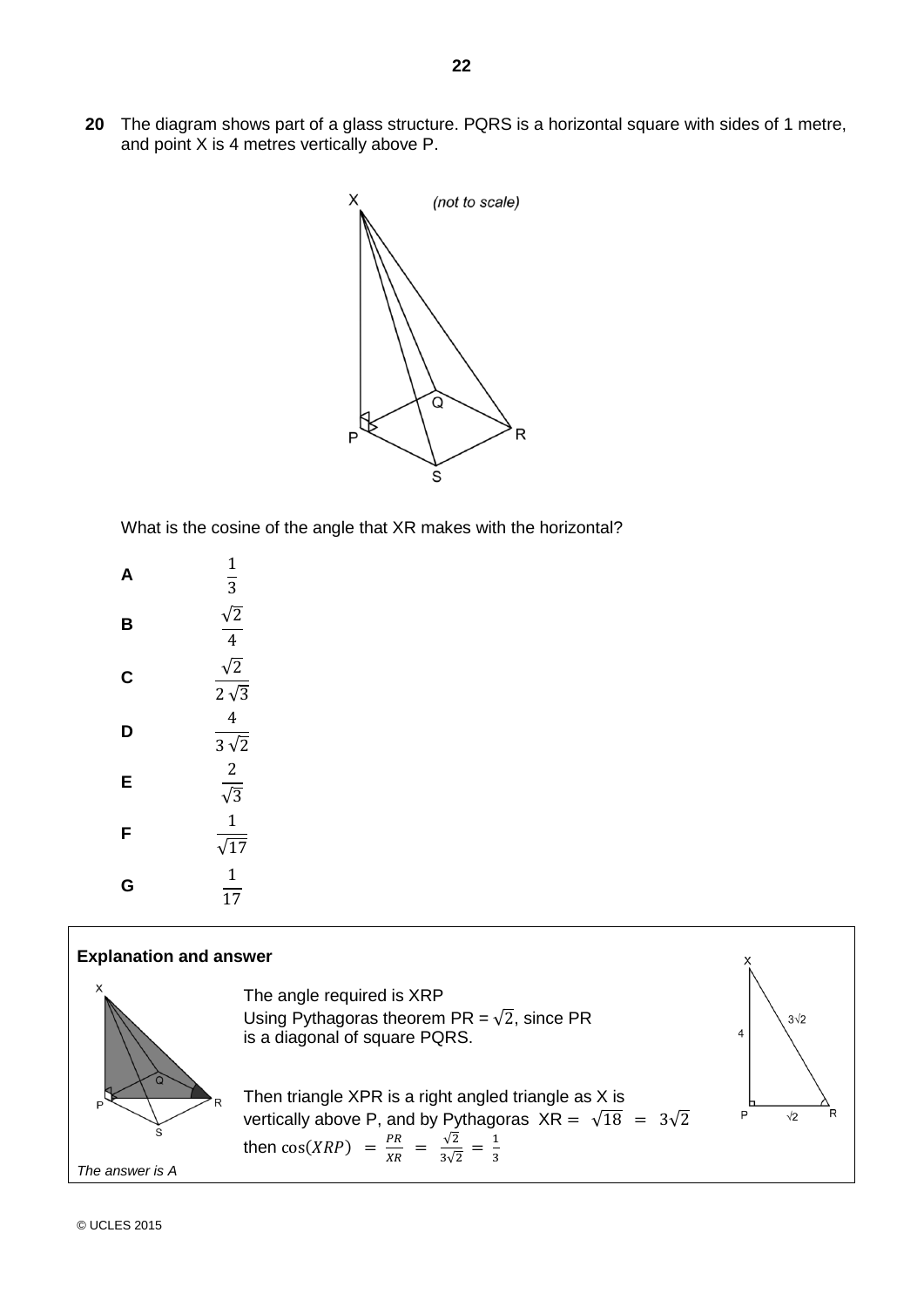**21** In order to function, the cells of the brain need large amounts of energy. Any reduction in the function of these cells can have serious consequences for the body. For example, a loss of oxygen supply to the brain can cause unconsciousness within 5–10 seconds.

Which of the following statements are true?

- **1** Neurons in the brain are capable of relying on anaerobic respiration for long periods of time.
- **2** The homeostatic systems of the body will constantly have to work to resist temperature increases in the brain.
- **3** An overdose of insulin in the body could produce a serious loss of brain function, such as inducing a coma.
- **4** During normal functioning of neurons in the brain, high levels of carbon dioxide could be produced.
- **A** 1 and 2 only
- **B** 1 and 3 only
- **C** 2 and 3 only
- **D** 2 and 4 only
- **E** 1, 3 and 4 only
- **F** 1, 2 and 4 only
- **G** 2, 3 and 4 only

#### **Explanation and answer**

Statement 1 is not true. In the opening paragraph you are told that oxygen supply is essential for neurons in the brain to function for more than 5 – 10 seconds. Anaerobic respiration cannot, therefore, be used for prolonged periods of time.

Statement 2 is true because a by-product of aerobic respiration is heat so as respiration occurs, the body will have to work to counteract the corresponding increase in temperature.

Statement 3 is true. Too much insulin will lower body glucose levels and this could prevent sufficient respiration from occurring, resulting in a lack of energy and therefore brain function.

Statement 4 is true because carbon dioxide is produced during aerobic respiration.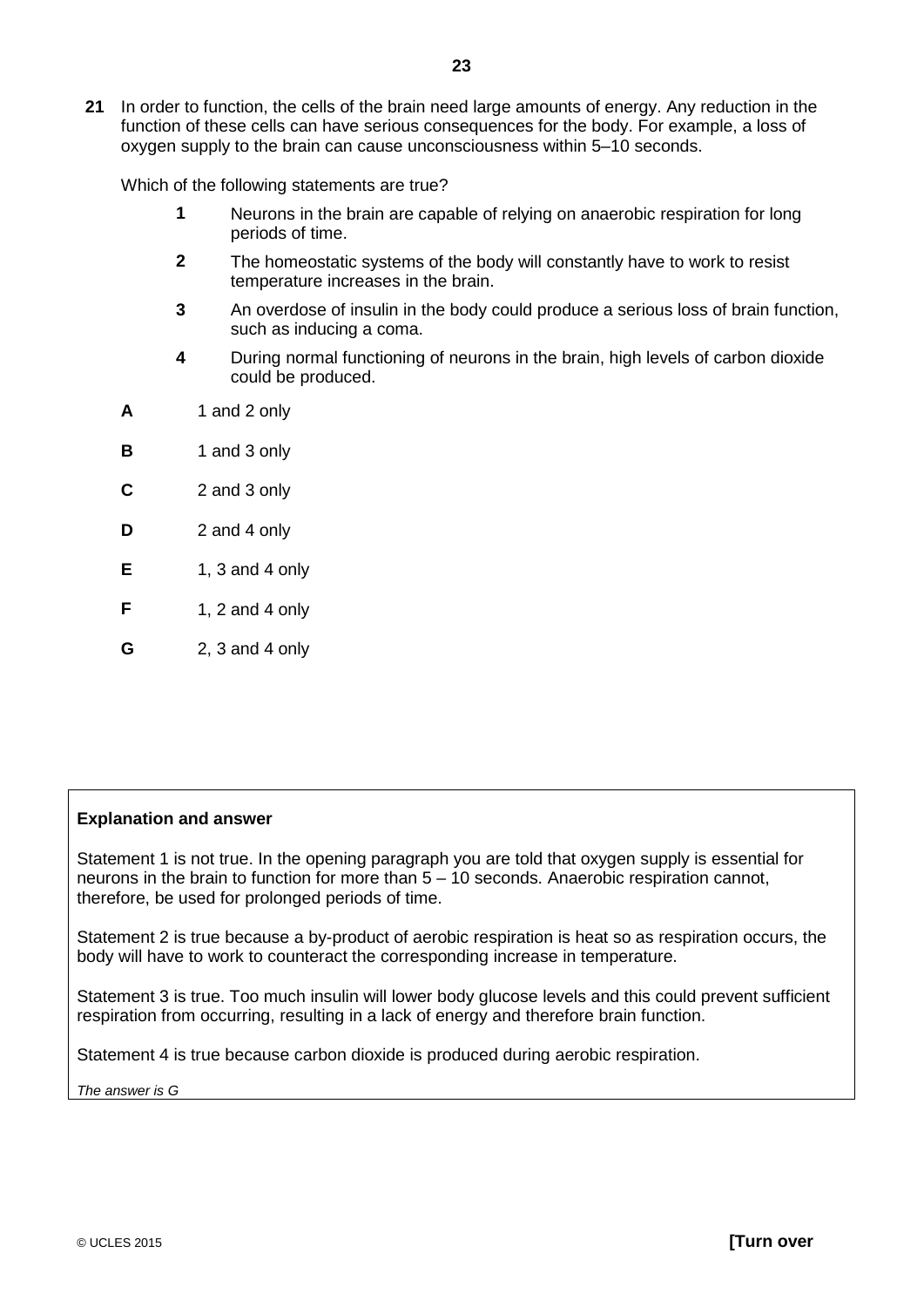**22** Graphene is a new material composed of carbon atoms arranged in tightly bound hexagons just one atom thick.

The diagram shows a simplified structure of graphene.



Considering its structure, which of the properties below could be predicted about graphene?

- **1** high melting point
- **2** good electrical conductivity
- **3** soluble in water
- **A** 1 only
- **B** 2 only
- **C** 3 only
- **D** 1 and 2 only
- **E** 1 and 3 only
- **F** 2 and 3 only
- **G** 1, 2 and 3

#### **Explanation and answer**

The graphene description indicates that it has a giant covalent structure. Typically, substances with a giant covalent structure have high melting and boiling points; they do not dissolve in water and they do not conduct electricity. However, the structure of graphene is very similar to that of graphite in that each C atom is covalently bonded to only 3 other C atoms which means that each C atom has a 'free' electron. This 'free' electron can migrate within the structure, so enabling graphene to conduct electricity.

Graphene should have a high melting point and good electrical conductivity but not dissolve in water.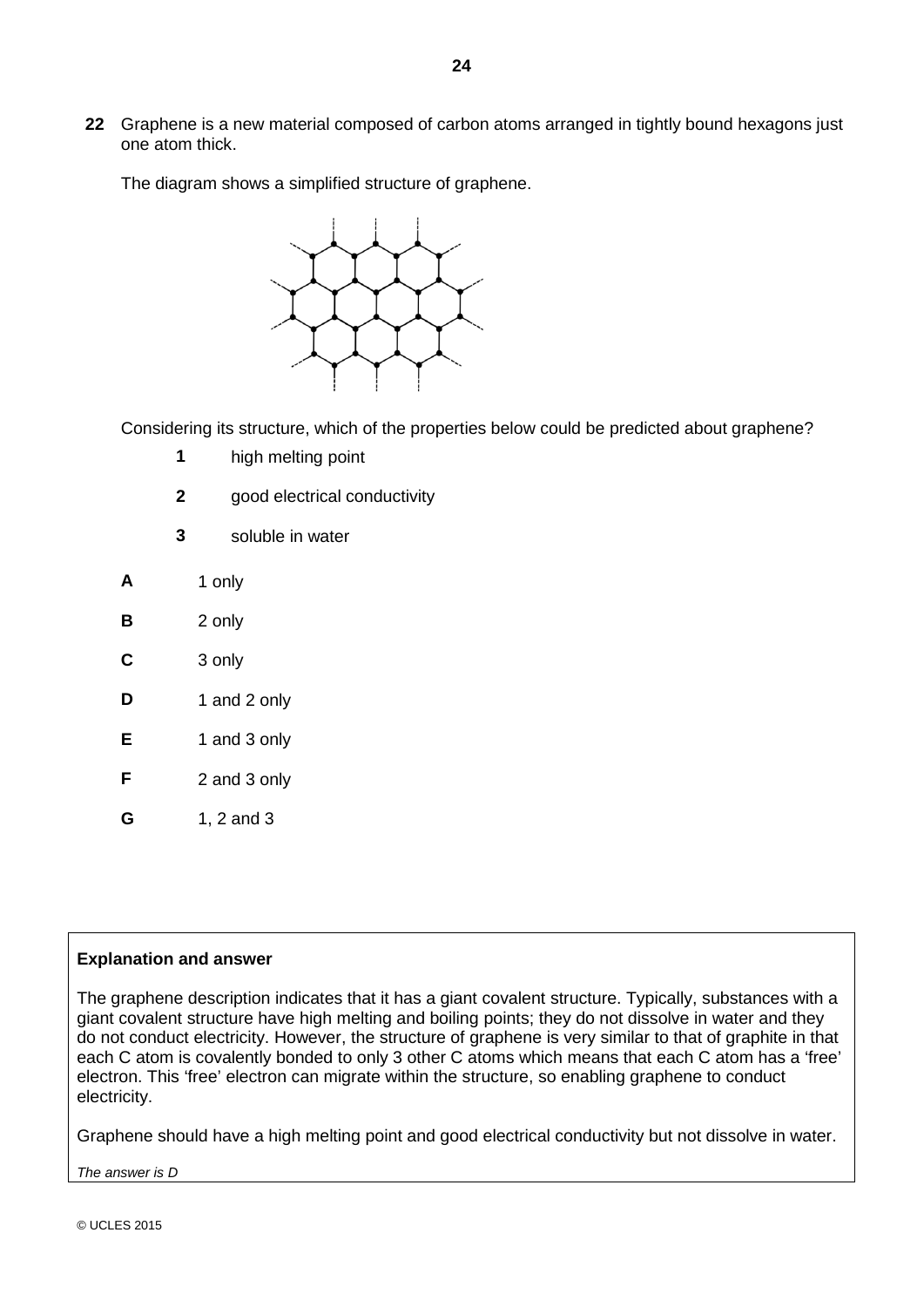**23** When a particular nucleus of uranium-235 undergoes the process of nuclear fission, it absorbs a neutron and then splits into a nucleus of barium and a nucleus of krypton, as well as releasing further neutrons.

Which one of the rows of the table below gives the correct number of neutrons released and the isotopes of barium and krypton produced by this nuclear reaction?

|   | Number of neutrons<br>released | Mass number of barium<br>isotope produced | Mass number of krypton<br>isotope produced |
|---|--------------------------------|-------------------------------------------|--------------------------------------------|
| Α | $\mathcal{P}$                  | 141                                       | 92                                         |
| в | 2                              | 142                                       | 94                                         |
| С | 3                              | 140                                       | 92                                         |
| D | 3                              | 140                                       | 94                                         |
| Е | 3                              | 141                                       | 92                                         |
| F | 3                              | 142                                       | 94                                         |

#### **Explanation and answer**

The total mass number of the particles before fission is  $235 + 1 = 236$  (uranium + neutron). Because the total mass number is conserved, the total mass number of the particles after fission must also be 236.

- E) is the only statement in which the products have a total mass of 236 units.
- A) has products with a total mass of 235 units.
- B) has products with a total mass of 238 units.
- C) has products with a total mass of 235 units.
- D) has products with a total mass of 237 units.
- F) has products with a total mass of 239 units.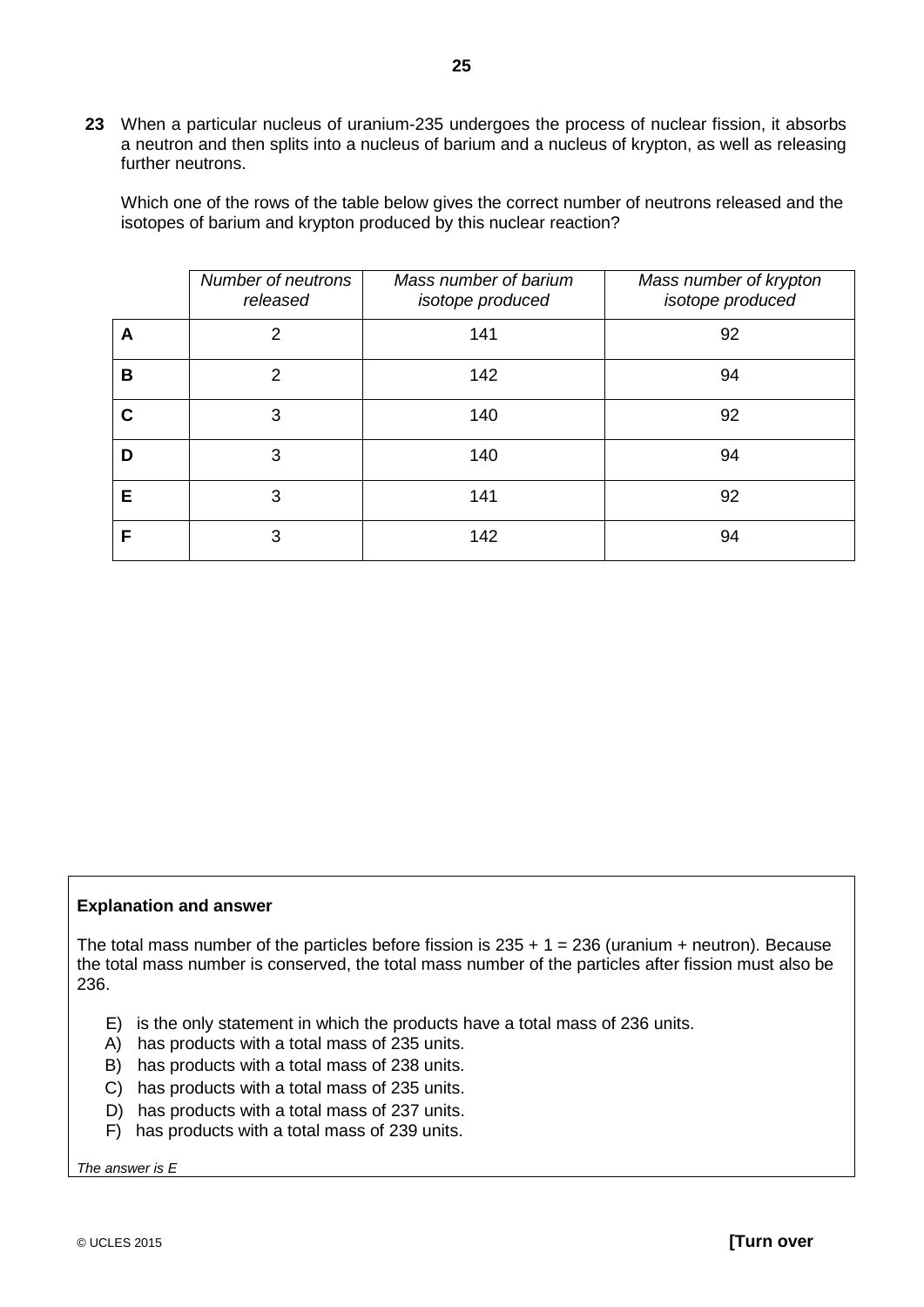- **24** A test is developed to detect a certain medical condition. The test is not perfect, and sometimes gives incorrect results. The behaviour of the test on 1000 randomly selected members of the population is shown in this tree diagram, where the following notation is used:
	- $\mathcal{C} =$  has the condition
	- $\mathcal{C}'$  = does not have the condition
	- $T =$  tests positive for the condition
	- $T' =$  tests negative for the condition



Three of the branches' proportions are shown in the tree diagram:

- $\bullet$   $\frac{1}{100}$  of the 1000 people have the condition
- $\frac{4}{5}$  of those with the condition test positive for the condition
- $\frac{1}{10}$  of those without the condition test positive for the condition

A person is selected at random from these 1000 people, and tests positive for the condition.

What is the probability that this person has the condition?

| А | 4<br>$\overline{5}$ |
|---|---------------------|
|   | 9                   |
| B | 10                  |
| C | 9                   |
|   | 20                  |
| D | 8                   |
|   | 99                  |
| E | 8                   |
|   | 107                 |
| F | 4                   |
|   | 500                 |
| G | 107                 |
|   | 1000                |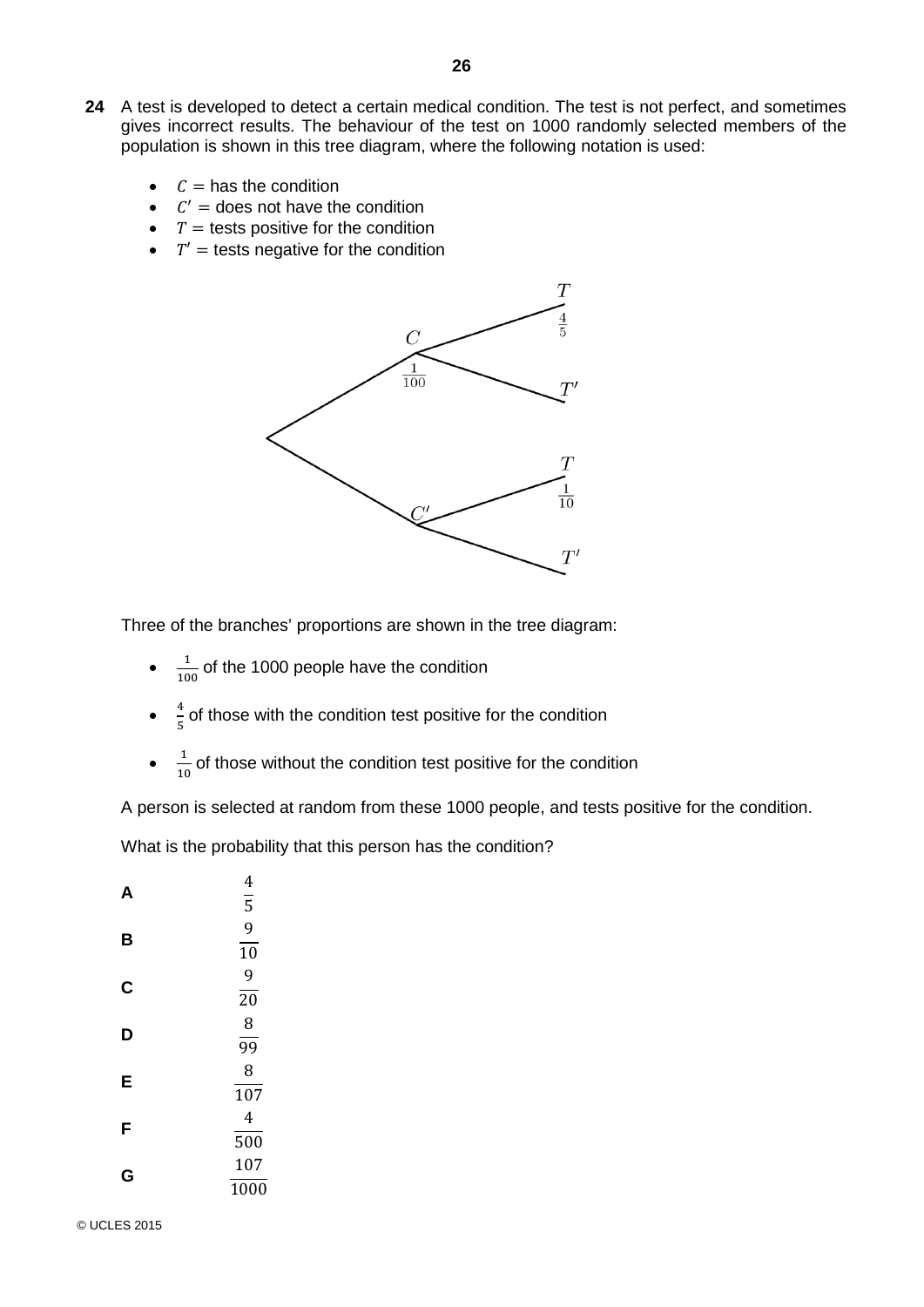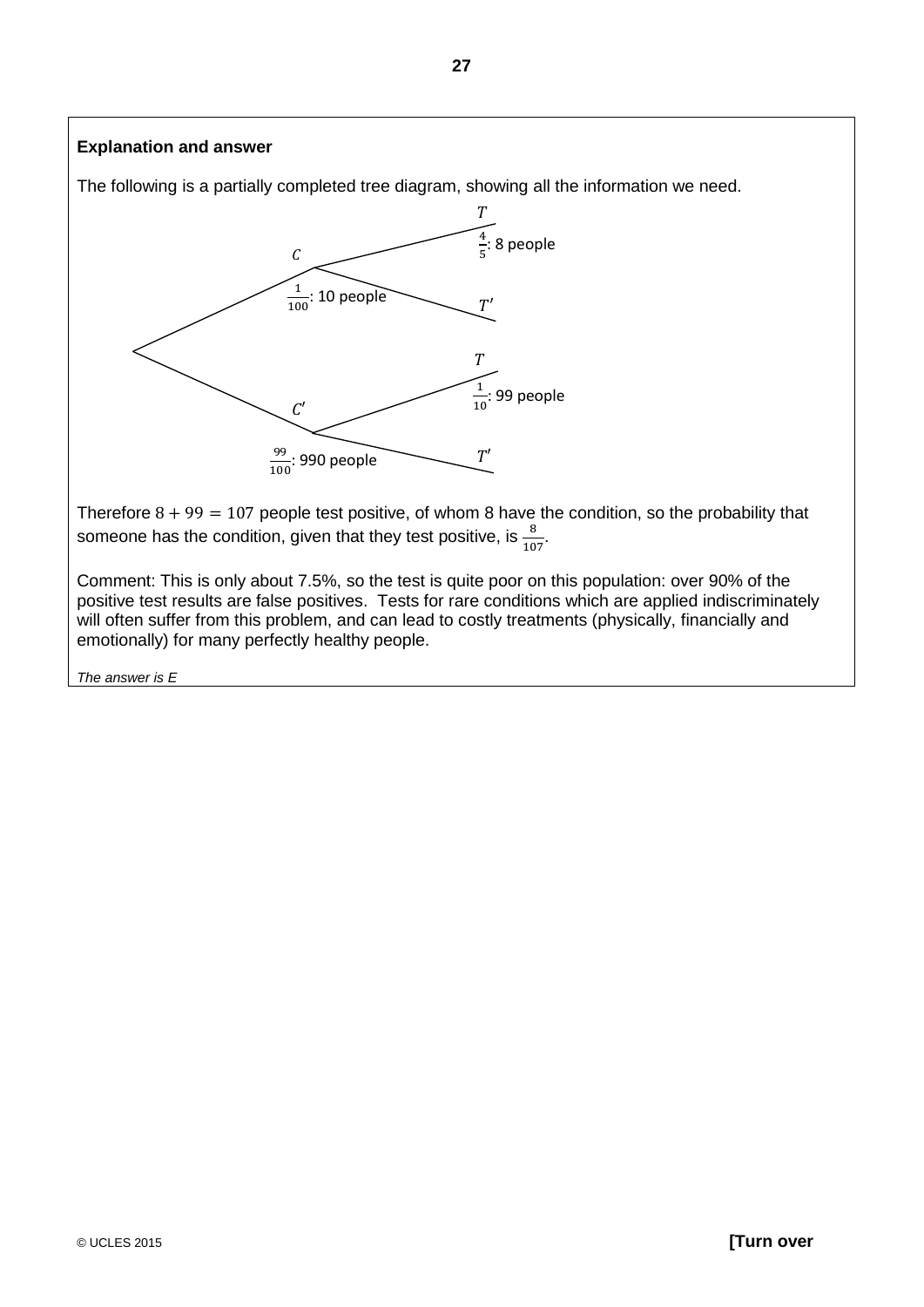**25** A woman has a recessive genetic condition but neither of her parents has the condition.

Which one of the following could **not** be true?

- **A** Both her parents are heterozygous for this gene.
- **B** One maternal grandparent and one paternal grandparent have the condition.
- **<sup>C</sup>** One maternal grandparent and one paternal grandparent are heterozygous for this gene.
- **D** All her grandparents were carriers of the recessive allele.
- **E** Both parents are homozygous and a mutation occurred in the DNA of a gamete from one of her parents.

## **Explanation and answer**

In order to have the condition, the woman must have two copies of the recessive allele – information from the question. In order to inherit two copies, she must have inherited a recessive copy from each of her parents. As neither of them have the disorder, they must be heterozygous, so A is true. Her parents must have inherited a recessive allele each from their parents (the woman's grandparents) so they could all be carriers (D), one of each set of grandparents could be a carrier (C) or they may have the condition (B). Any of these options is possible.

In order for the woman to develop a condition that requires two copies of the recessive allele, however, the DNA mutation in one gamete is not sufficient. DNA in the gametes from both parents would have had to mutate if neither of them possessed the recessive allele to start with. Therefore E cannot be true.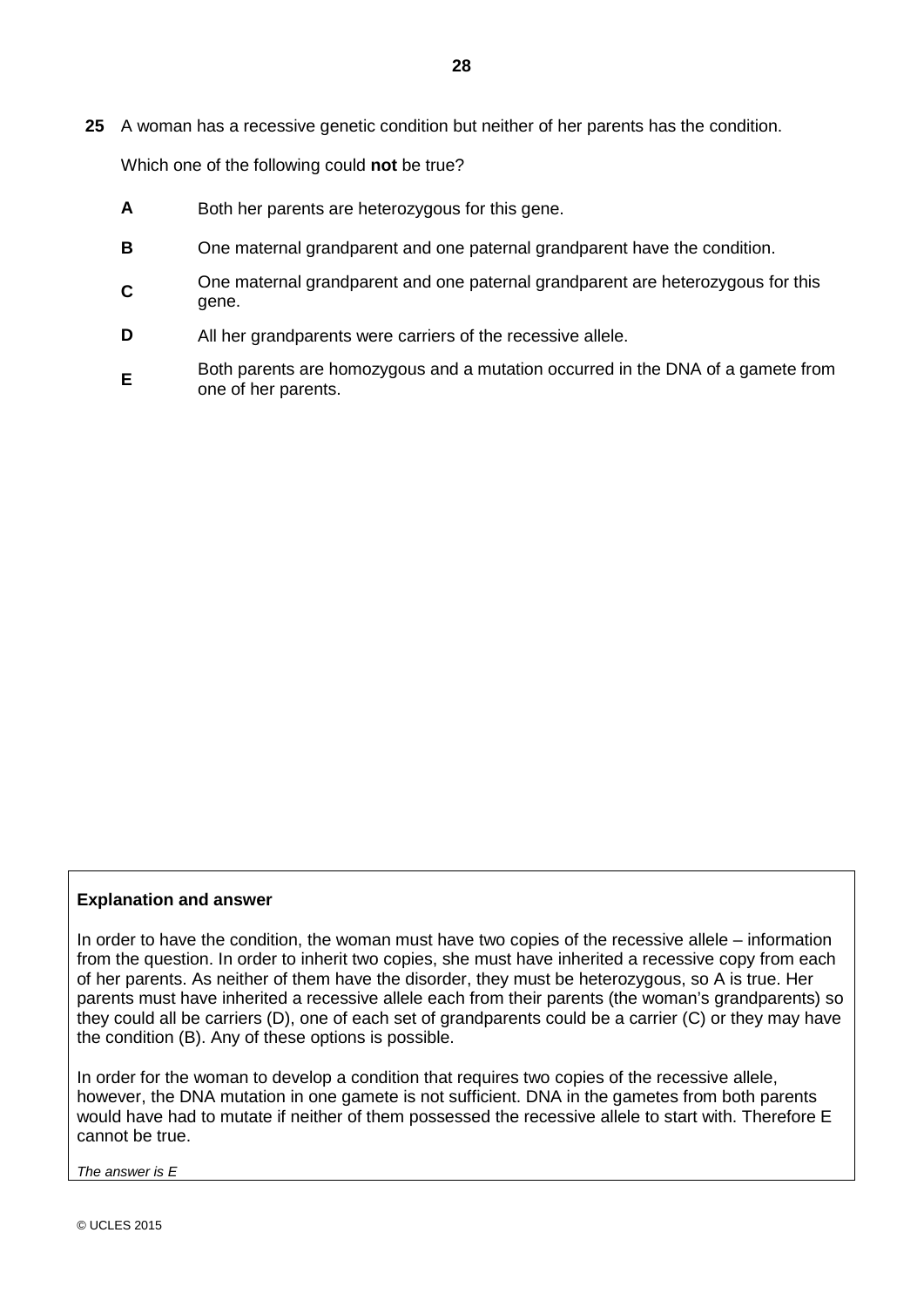**26** Which of the following atoms / ions contain(s) exactly 18 electrons?

- **1**  $^{18}_{80}$
- **2**  $\frac{34}{16}S$
- **3**  ${}^{35}_{17}Cl$
- **4**  $\frac{3}{17}$ Cl<sup>-</sup>
- **5**  ${}^{40}_{20}$ Ca<sup>2+</sup>
- **A** 1 only
- **B** 2 only
- **C** 2 and 3 only
- **D** 3 and 4 only
- **E** 4 and 5 only

## **Explanation and answer**

In an atom, the number of electrons equals the atomic number (the number of protons). None of the atoms (options 1, 2 and 3) have atomic number 18.

Negative ions have additional electrons. For example, a 2– ion has two extra electrons compared to the atom it is formed from. Positive ions have fewer electrons. For example, a 2+ ion has two fewer electrons than the atom it was formed from. Option 4 has 17 protons and as a 1– ion has  $17 + 1$ electrons, i.e. 18 electrons. Option 5 has 20 protons and so as a 2+ ion has 20 – 2 electrons, i.e. 18 electrons.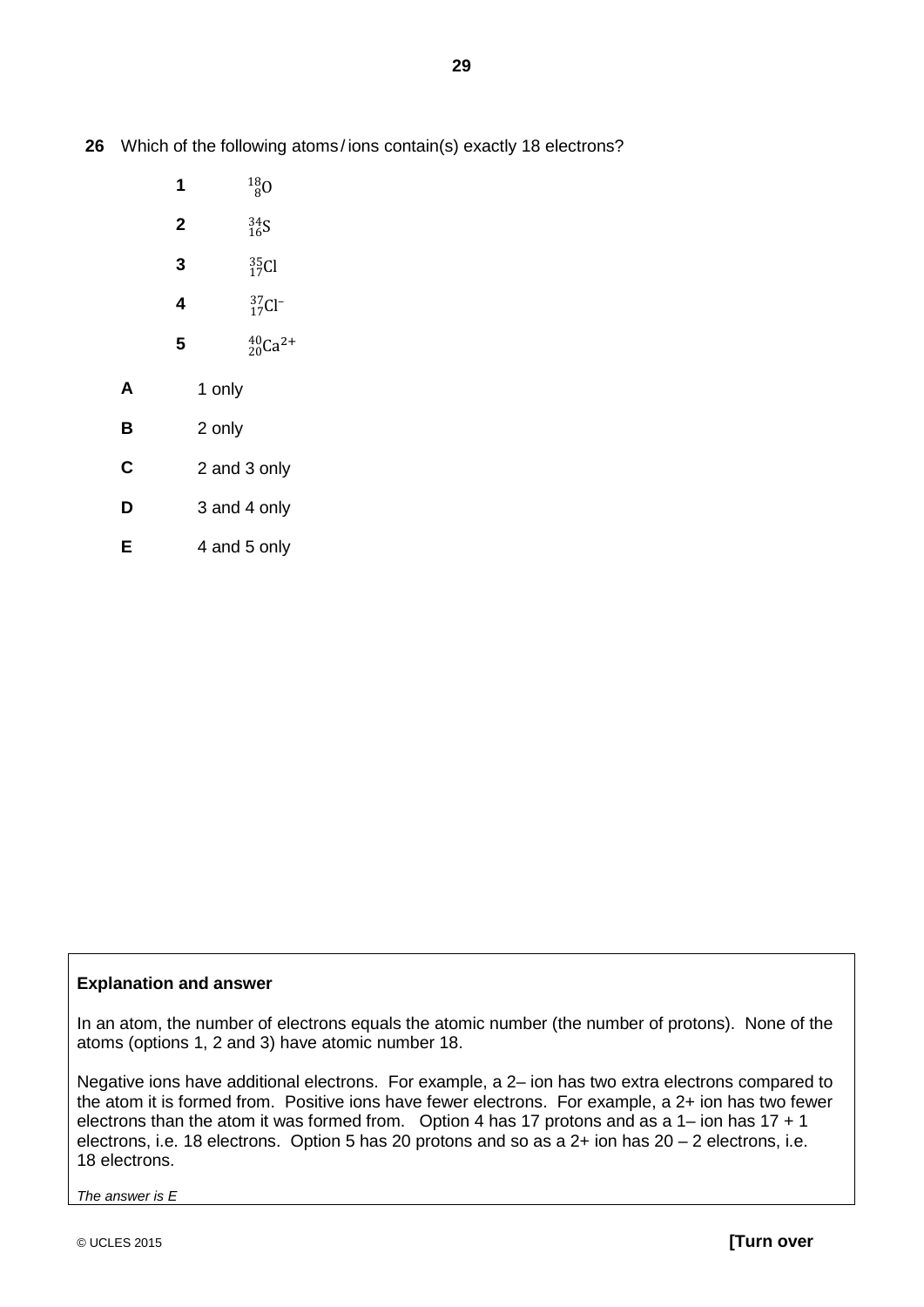**27** The graph shows the variation with time of the height through which a crane lifts a mass of 20 kg.



Assume the gravitational field strength *g* is 10N/ kg, and that the effects of air resistance and friction are negligible.

What is the power output of the crane when the mass is at a height of 10m?

|   | 0.1W   |
|---|--------|
| в | 10 W   |
| С | 40 W   |
| D | 100W   |
| Е | 400 W  |
| F | 4000 W |

## **Explanation and answer**

Power output in this question is about the change in potential energy (*mgh*) per unit time.

The mass and gravitational field strength are constant, so the change in potential energy with time is directly related to the change in height with time.

In the graph above we can see that the change in height with time (the gradient) is constant from 15 s to 35 s (which includes the time at which it is at the height of 10 m).So we can use this as the time interval from which to calculate the power and energy change.

The change in height is 10 m (15 – 5 m) in this interval of 20 s. This relates to a change in potential energy of 2000 J (*mgh* = 20×10×10) in the interval. The power output is given by change in potential energy, divided by the time interval:  $\frac{2000}{20} = 100W$ .